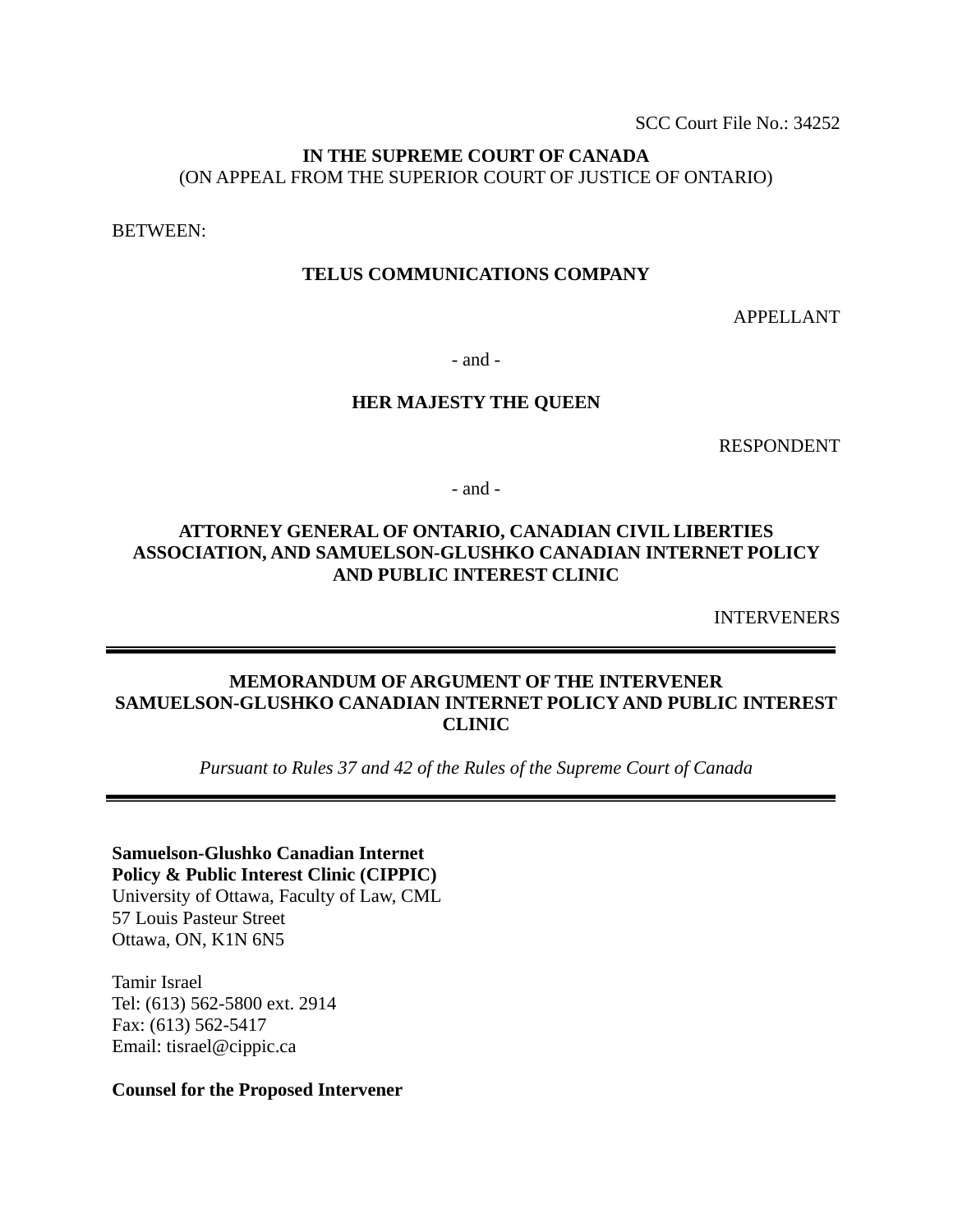# TO: THE REGISTRAR

| COPY TO: | <b>Stockwoods LLP Barristers</b><br>Royal Trust Tower<br>Suite 130, P.O. Box 140<br>77 King Street West<br>Toronto, ON, M5K 1H1 | Michael J. Sobkin<br><b>Barrister &amp; Solicitor</b><br>Unit #2<br>90 Boulevard de Lucerne<br>Gatineau, QC, J9H 7K8 |
|----------|---------------------------------------------------------------------------------------------------------------------------------|----------------------------------------------------------------------------------------------------------------------|
|          | <b>Brian Grover</b><br><b>Scott Hutchison</b><br><b>Brennagh Smith</b>                                                          | Michael J. Sobkin                                                                                                    |
|          | Tel: (416) 593-7200<br>Fax: (416) 593-9345<br>Email: briang@stockwoods.ca                                                       | Tel: (819) 778-7794<br>Fax: (819) 778-1740<br>Email: msobkin@sympatico.ca                                            |
|          | <b>Counsel for the Appellant, TELUS</b><br><b>Communications Company</b>                                                        | <b>Agent for the Appellant, TELUS</b><br><b>Communications Company</b>                                               |
| AND TO:  | <b>Public Prosecution Service of Canada</b><br>Suite 3400, 130 King Street West<br>Toronto, ON, M5X 1K6                         | Directeur des poursuites pénales du Canada<br>2ième étage, 284 rue Wellington<br>Ottawa, ON, K1A 0H8                 |
|          | Lisa Matthews<br>Tom Andreopolous                                                                                               | François Lacasse                                                                                                     |
|          | Tel: (902) 446-1455<br>Fax: (902 406-3140                                                                                       | Tel: (6133) 957-4770<br>Fax: (613) 941-7865<br>Email: flacasse@ppsc-sppc.gc.ca                                       |
|          | <b>Counsel for the Respondent, Her Majesty</b><br>the Queen                                                                     | Agent for the Respondent, Her Majesty<br>the Queen                                                                   |
| AND TO:  | <b>Attorney General of Ontario</b><br>720 Bay Street, 10 <sup>th</sup> Floor<br>Toronto, ON, M5G 2K1                            | <b>Burke-Robertson LLP</b><br>70 Gloucester Street<br>Ottawa, ON, K2P 0A2                                            |
|          | Michal Fairburn                                                                                                                 | Robert E. Houston, Q.C.                                                                                              |
|          | Tel: (416) 326-4658<br>Fax: (416) 326-4656<br>Email: michal.fairburn@ontario.ca                                                 | Tel: (613) 566-2058<br>Fax: (613) 235-4430<br>Email: rhouston@burkerobertson.com                                     |
|          | Counsel for the Intervener, the Attorney<br><b>General of Ontario</b>                                                           | Agent for the Intervener, the Attorney<br><b>General of Ontario</b>                                                  |
| AND TO:  | <b>Torys LLP</b><br>Suite 3000, 79 Wellington Street West<br>Toronto, ON, M5K 1N2                                               | <b>Osler, Hoskin &amp; Harcourt LLP</b><br>Suite 1900, 340 Albert Street<br>Ottawa, ON, K1R 7Y6                      |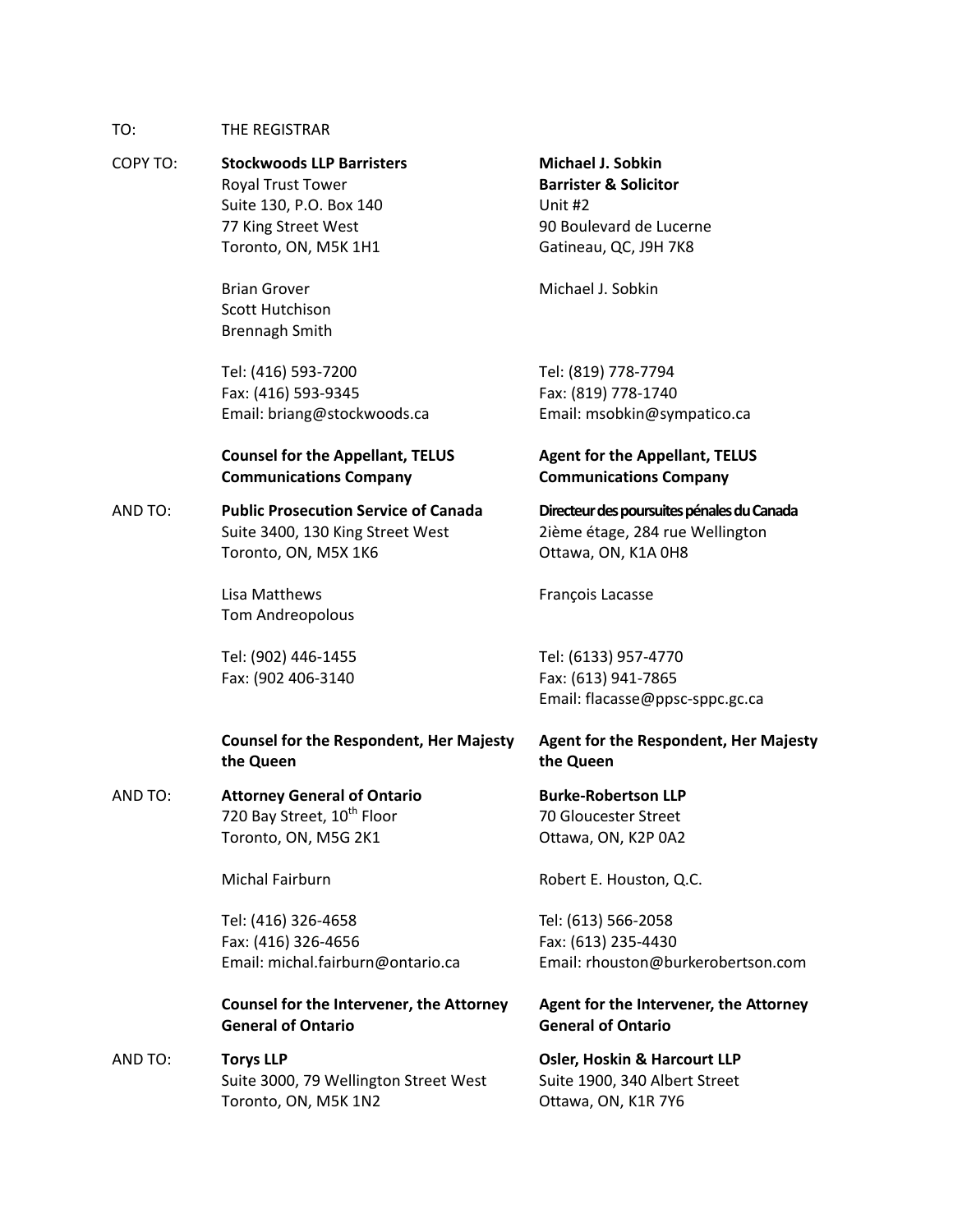Wendy Matheson Rebecca L. Wise

Tel: (416) 865‐8133 Fax: (416) 865‐7380 Email: wmatheson@torys.com Patricia J. Wilson

Tel: (613) 787‐1009 Fax: (613) 235‐2867 Email: pwilson@osler.com

**Counsel for the Intervener, the Canadian Civil Liberties Association**

**Agent for the Intervener, the Canadian Civil Liberties Association**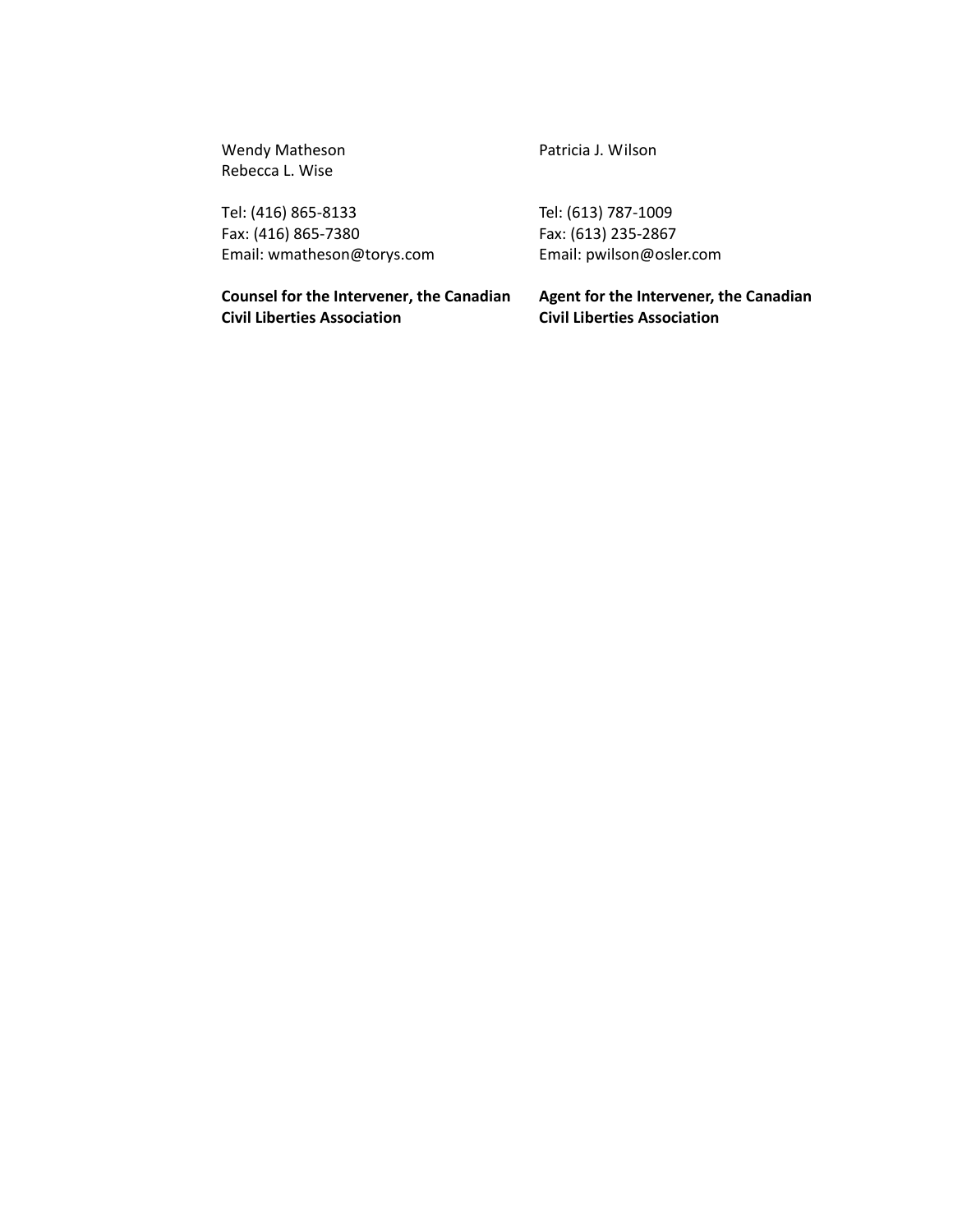# **TABLE OF CONTENTS**

| Statutory Interpretation and the Structure of Surveillance Powers3 |  |
|--------------------------------------------------------------------|--|
|                                                                    |  |
|                                                                    |  |
|                                                                    |  |
|                                                                    |  |
|                                                                    |  |
|                                                                    |  |
|                                                                    |  |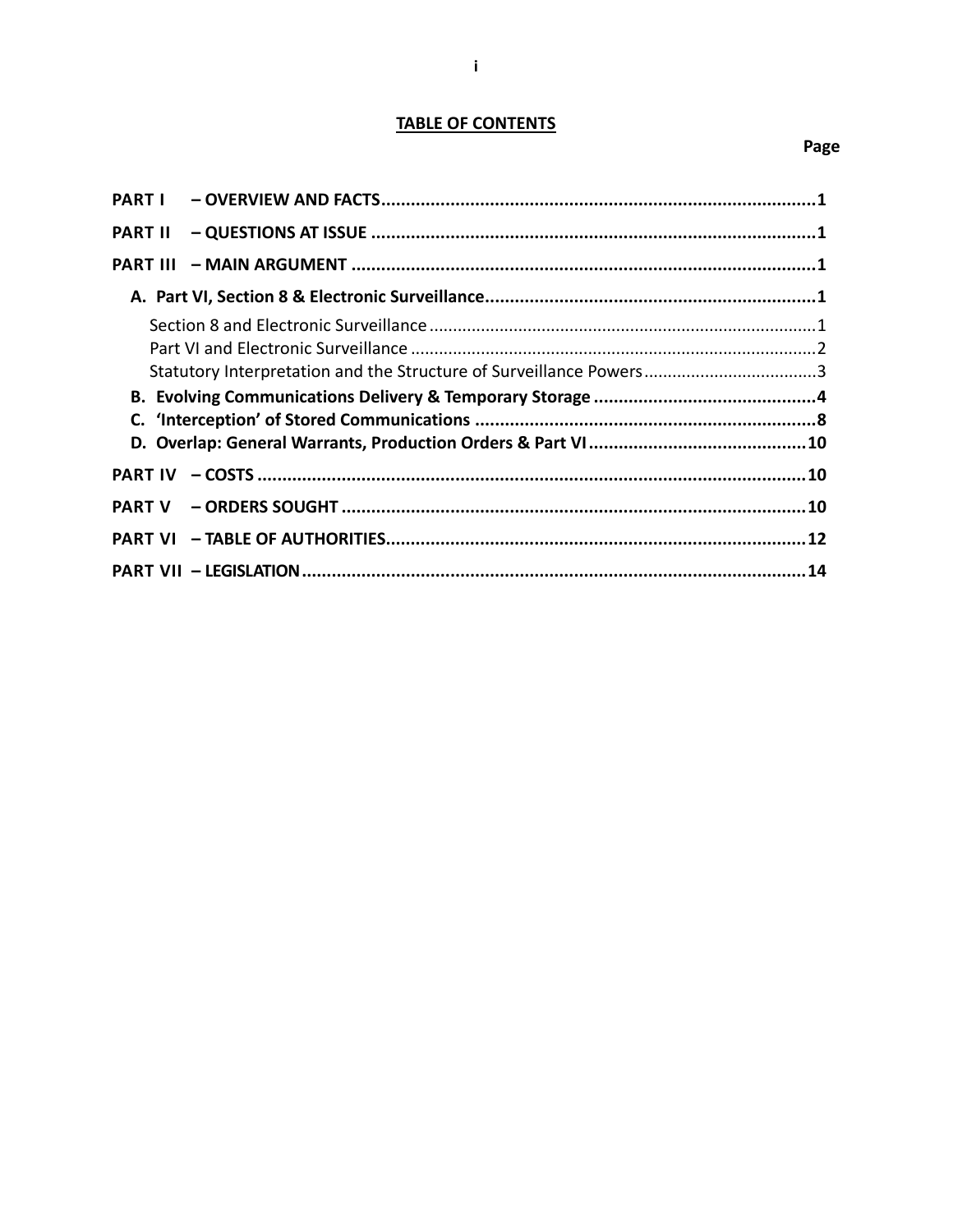## **PART I – OVERVIEW AND FACTS**

1. This appeal raises the novel and critical question of how to assess temporary storage activities ancillary to communications delivery mechanisms when determining if an 'interception' has occurred under Part VI of the Criminal Code.

## **PART II – QUESTIONS AT ISSUE**

- 2. There are two closely intertwined issues in this appeal. CIPPIC's intervention focuses on the first and addresses the second briefly:
	- A) What is the meaning of the term 'interception' in light of evolving technological changes?
	- B) Should mechanisms such as general warrants be permitted to undermine encoded privacy protections?

## **PART III – MAIN ARGUMENT**

3. The pastseveral decades have brought about dramatic technological innovationsthat have revolutionized our capacity to interact and communicate. This evolution in communications has brought about a concomitant increase in the state's capacity to surveille the activities of its citizens. Electronic surveillance, while playing an undeniably vital role in facilitating legitimate criminal investigations, has the additional potential to erode any meaningful semblance of privacy. It was the highly invasive capacity of electronic surveillance techniques (and, particularly, of communications interception) that prompted Parliament to enact Part VI of the Criminal Code. In light of the invasive potential posed by some forms of electronic surveillance and the highly private nature of communications, Part VI of the *Code* should be interpreted flexibly and in a manner that accounts, where possible, for technological evolutions in message delivery mechanisms.

*R. v. Duarte*, [1990] 1 S.C.R. 30, paras. 21-22

## **A. Part VI, Section 8 & Electronic Surveillance**

4. The relationship between Part VI of the Code and section 8 of the Charter is a complex one. Part VI's inspiration, Title III of the U.S. Omnibus Crime Control and Safe Streets Act, was an attempt to legislate a list of safeguards that the U.S. Supreme Court declared a pre-requisite to constitutional wiretapping. In Canada, Part VI predated the adoption of the Charter, and courts have made it dear that some, but not all of the strong safeguards imposed by Part VI are necessary to constitutionally valid interception of communications. Regardless of whether elements of the Part VI framework are a constitutional pre-requisite to communications interception or not, its interpretation has evolved in a manner that is highly informed by section 8 principles and, particularly, those section 8 principles relating to other forms of electronic surveillance. This affinity and its potential impact merit some elaboration.

*Lyonsv.TheQueen*,[1984]2S.C.R.633,p.679‐680;*R.v.Tse*,2012SCC16,paras.10‐11

## *Section 8 and Electronic Surveillance*

5. Section 8 strives to balance legitimate state interests in information necessary to protect its citizens with the right to prevent unreasonable intrusion on individual privacy. (*Tessling*) This balance is struck largely around the concept of 'reasonable expectations of privacy' – the line that demarcates a 'zone of privacy' which individuals can reasonably expect to stay free of unfettered state intrusion. Electronic communications have, historically, attracted high expectations of privacy under section 8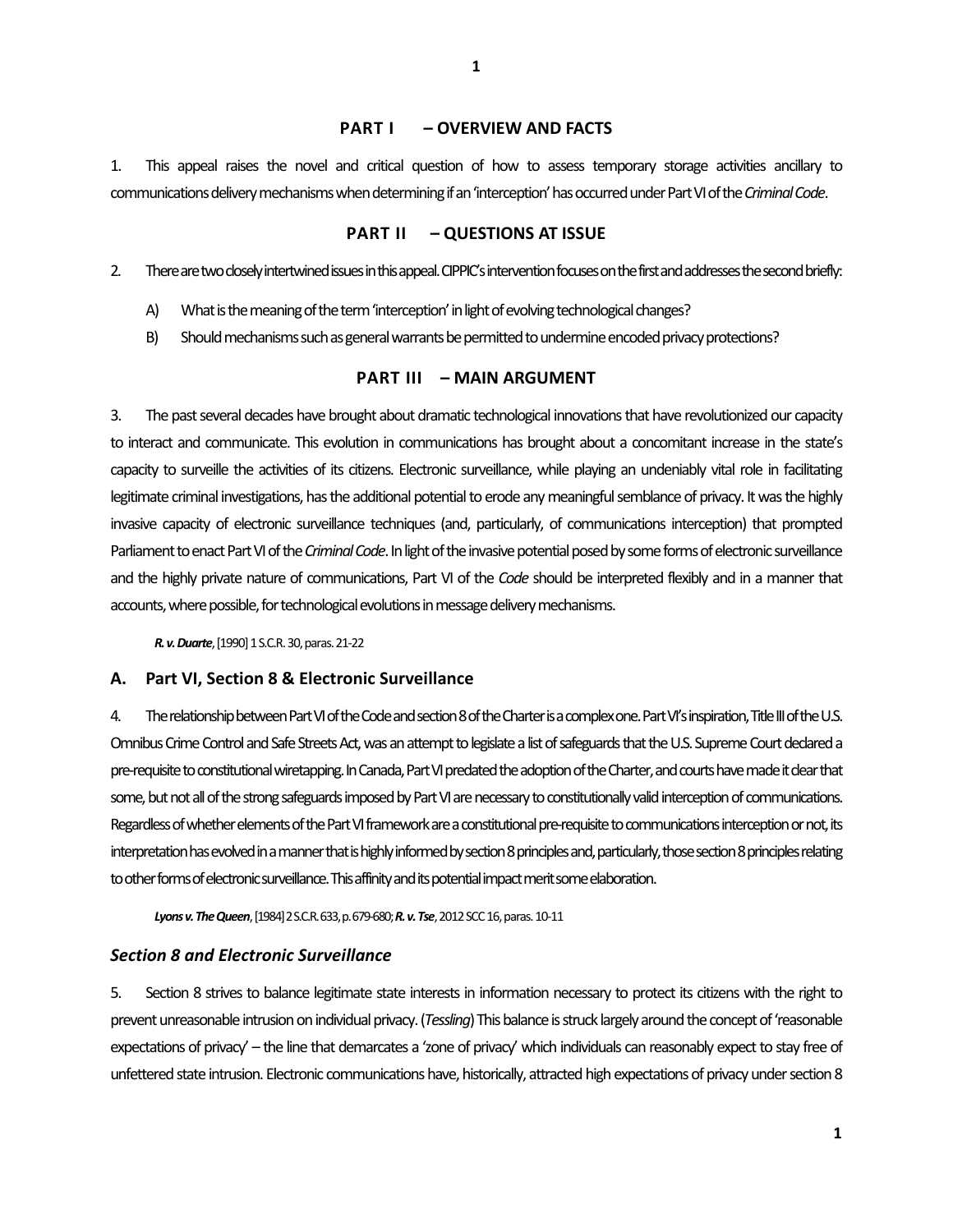jurisprudence (*Duarte;* Oliver; *S.M.*): "one can scarcely imagine a state activity more dangerous to individual privacy than electronic surveillance and to which, in consequence, the protection accorded by s. 8 should be more directly aimed..."

W.M. Oliver, "Western Union, the American Federation of Labor, Google, and the Changing Face of Privacy Advocacy", (2012) 81(5) Miss. *L.J.*971;*Duarte*,*supra*,paras.18‐19;*R.v.S.M.*,2012ONSC2949*,*paras.24‐25;*R.v.Tessling*,[2004]3S.C.R.432,paras.17‐18,22

6. Particularly in the context of electronic surveillance, Courts have soughtto adopt a flexible, comprehensive approach that seeks to assess reasonable expectations of privacy based on a "totality of the circumstances". The 'totality of the circumstances' approach posits a principled framework that, while providing flexibility for a rapidly evolving array of investigative techniques, ensures the spirit of section 8 is not "constrained by narrow legalistic classifications." (*Duarte;* Stewart; *Tessling*) By keeping these objectives firmly in mind, the flexibility inherent in the 'totality of the circumstances' test may ensure that section 8 remains viable as a means of checking "the impact...of observation on the values protected by the right to privacy."

**Canadian Bar Association**, "Submission on *Lawful Access* – Consultation Document", December 2002, pp. 3‐4; H. **Stewart**, "Normative FoundationsforReasonableExpectationsofPrivacy",(2011),54(2)*S.C.L.R.*335,p.355;*Duarte*,*supra*,para.19;*Tessling*,*supra*,para.19

7. Section 8 protections are also intended to "keep pace with technological development" so asto ensure a continuing framework for assessing legitimate exercise of state powers against the need to protect against unauthorized privacy intrusions "whatever technical form the means of invasion may take." (*Wong*) In the past, this Honourable Court has avoided an analysis of invasiveness that is 'fixed in time', stressing the importance of ensuring a potentially invasive technology is "evaluated according to its *present* capacity" to reveal intimate details about the lifestyle of an individual. (*Tessling*)

*Tessling*,*supra*,paras.42,54‐55;*R.v.Wong*,[1990]3S.C.R.36,paras.9,15

## *Part VI and Electronic Surveillance*

8. The objective of Part VI, in its broadest sense, reflects that of section 8 in its attempt to strike a "balance between the privacy interest of the individual and the competing interest of the public in law enforcement" (*Wiretap Reference*). More specifically, the rationale for Part VI is to "regulat[e] the power of the state to record communications that their originator expects will not be intercepted by anyone other than the person intended by the originator to receive it." (*Duarte*) Part VI has been said to recognize a "right to private communication" and establish the narrow conditions under which this right can be undermined. Implicit in its passing is a recognition of the high privacy interest inherent in telecommunications, and the need to limit the means by which the state may undertake an "invasion of the mind" in order to further its legitimate investigative objectives:

This is the important crux of [Part VI]. It is the invasion of the mind through the covert discovery and recording of the voice, that is, that makes the powers granted in these provisions so significant in our community. It is the entry into the mind by the power to intercept private communications...

*Duarte*,*supra*,para.21;*Lyons*,*supra*,p.694,perEstey,J.;*WiretapReference*,[1984]2S.C.R.697,pp.702‐703,perDickson,J.,dissentingonanotherpoint;*R.v. WelshandUannuzzi(No.6)*,(1977),32C.C.C.(2d)363,(Ont.C.A.)ascitedwithapprovalbyDickson,J.,in*WiretapReference*,*supra,*pp.702‐703

9. In light of the heightened privacy interest attaching to electronic communications, Part VI enacts a number of safeguards that are tailored to the specific issues raised by the state's technical capacity to intercept electronic telecommunications. In addition to guarding against some particular problems posed by intercept technologies to civil liberties, these safeguards, taken in toto, aim to "prevent the possibility that the police view recourse to electronic surveillance as a humdrum and routine administrative matter..."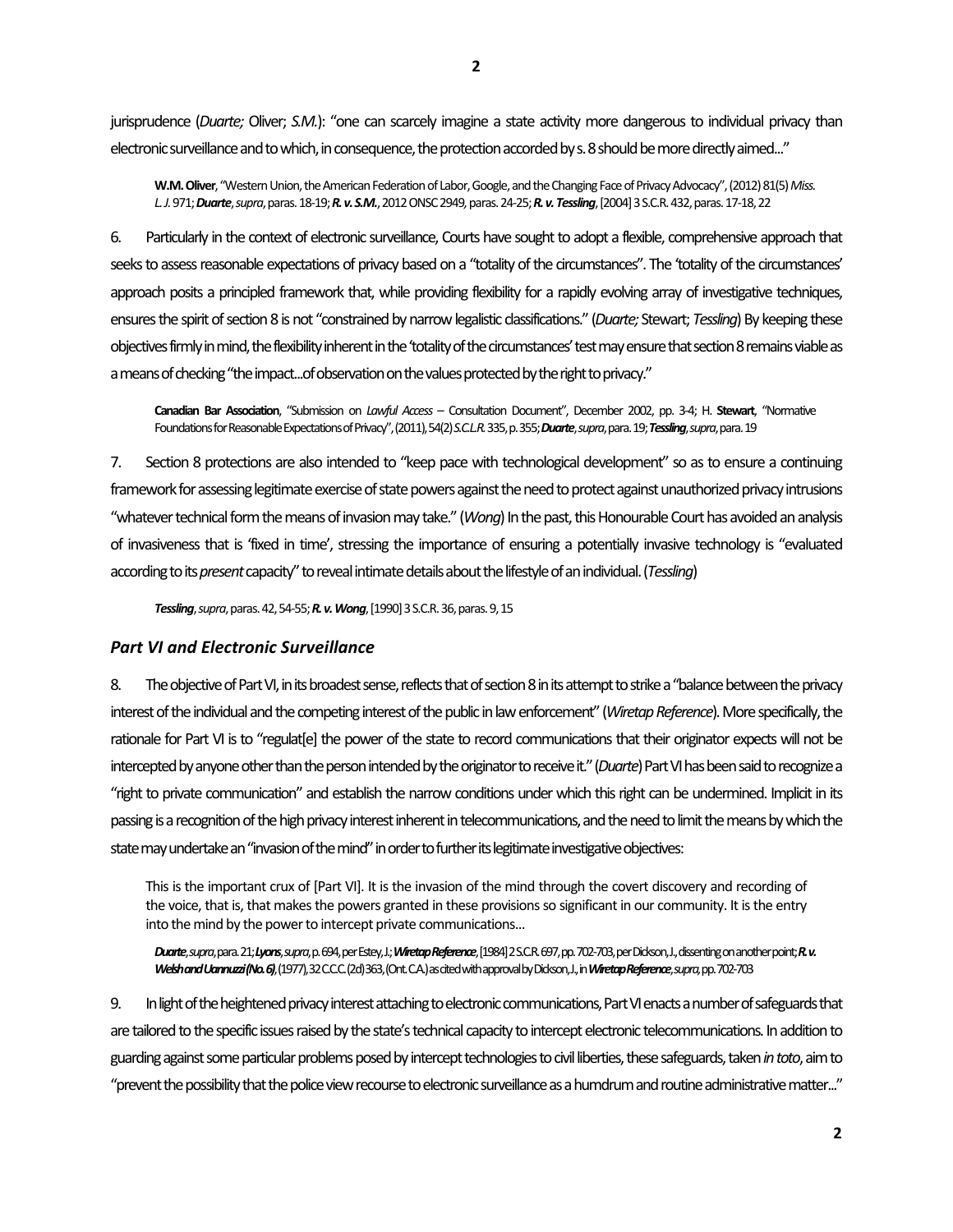(*Duarte*). This latter element of the Part VI framework is evident in the exhaustion requirement (paragraph 186(1)(b)) and has the effect of rendering the "administrative cost and inconvenience of complying with the warrant" a salient consideration.

*CriminalCode*,S.C.,1985,c.C‐46,s.186;*Duarte*,*supra*,para.47;**RespondentsFactum**,April23rd ,2012,para.19

10. The structure of Part VI evinces Parliament's intent to apply its provisions in a technologically neutral manner:

This is broad legislation embracing in these extensive provisions the use of a wide range of…devices for listening to and recording private communications as broadly defined. It is not "wiretapping" legislation, nor eavesdropping legislation, nor radio regulation. It is the regulation of all these things and "any other device" that may be used to intercept intelligence reasonably expected by the originator not to be intercepted by anyone other than the intended recipient.

It must, therefore, be "read and applied with an awareness of the community it seeks to regulate. It was not an age of smoke signals or even simple telephony into which these extensive regulations were launched."

*Lyons*,*supra*,perEstey,J.,p.665*;EntertainmentSoftwareAssociationv.SOCAN*,2012SCC34,para.5

11. Part VI is also a response to technological evolutions in electronic surveillance capabilities that enable surreptitious surveillance on a massive scale (*Commissio*, cited in *Lyons*):

The unique legislative treatment of electronic surveillance is a reflection of its nature. The modern technology is both powerful and unobtrusive. The technology permits massive invasion of the privacy with ease. It is also indiscriminate about the content of any communication intercepted. Parliament has determined that this potential constitutes a threat to individual freedom and the right to privacy. The evidentiary rule of exclusion fortifies the stipulation that interceptions of private communications are illegal unless specified conditions are met.

The technological underpinnings of Part VI are such that it can be taken to have "[t]he reasonable needs of the community for adequate crime detection services utilizing modern technology, as well as the reasonable need of the community for protection from these new techniques" in mind (Lyons, per Estey, J.).

*Lyons*,*supra*,perEstey,J.,p.665;*R.v.Commissio*,[1983]2S.C.R.121,p.134,Dickson,J.,dissentingonanotherpoint,ascitedin*Lyons*,p.641

## *Statutory Interpretation and the Structure of Surveillance Powers*

12. In sum, both the objectives of Part VI and the Court's section 8 jurisprudence are informed by reasonable expectations. Additionally, both recognize the heightened privacy interest inherent in telecommunications, the threat posed to privacy by technological advancements in electronic surveillance, and, importantly, the need for flexible, purposive, technologically neutral interpretive frameworks capable of keeping pace, to the extent possible, with shifting technological developments.

13. The modern principle of statutory interpretation reads legislative words "in their entire context and in their grammatical and ordinary sense harmoniously with the scheme of the Act, the object of the Act, and the intention of Parliament." Further, while the safeguards in Part VI are not necessarily a constitutional imperative, this principle favours interpretations that further *Charter* values even where strict compliance is not required:

Underlying this approach is the presumption that legislation is enacted to comply with constitutional norms..."For centuries courts have interpreted legislation to comply with common law values, not because compliance was necessary for validity, but because the values themselves were considered important. This reasoning applies with even greater force to entrenched constitutional values". Accordingly,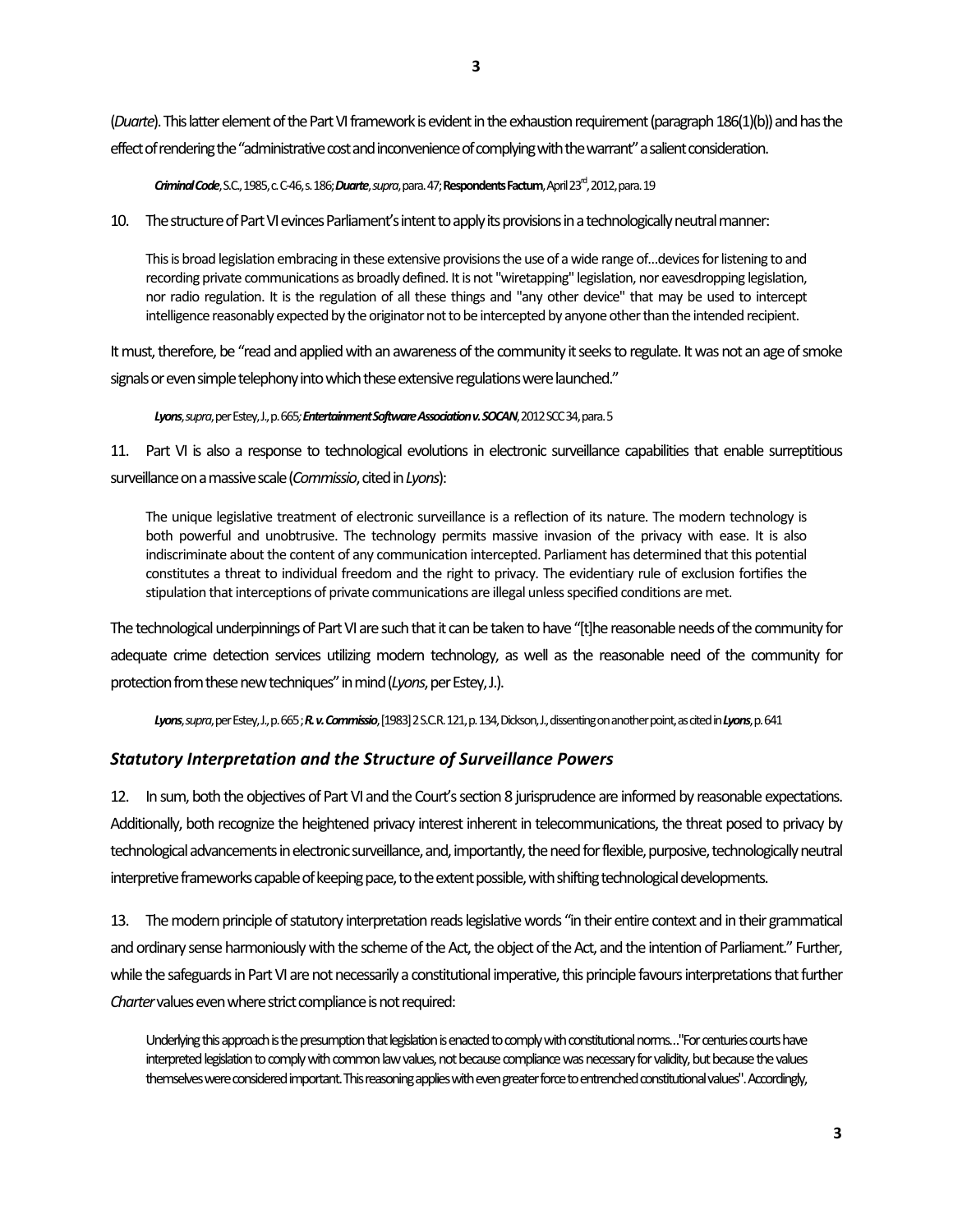## where legislation is permitting of two equal interpretations, the Court should adopt the interpretation which accords with Charter values.

The constitutional affinity between Part VI and section 8 of the *Charter* reinforces a need to ensure the former is not applied in a narrow manner that allows its objectives to be defeated through narrow or fixed interpretations.

#### Tse, supra, paras. 20-21 (citations omitted)

14. The Part VI framework is carefully designed to address specific problems arising from the state's ability to intercept private communications (*Tse*). This means that not all of its imperatives are suitable to all types of electronic surveillance. Where elements of the Part VI framework prove unworkable, or are otherwise clearly not applicable, courts have and should use restraint in applying the framework to evolved communications mechanisms. Some technological contexts may require the more nuanced protections that a Parliamentary process can offer (*TELUS; Lyons*). However, where there is ambiguity as to its potential scope of application, it should be resolved in favour of ensuring technological developments are not permitted to undermine the protections offered by Part VI. In addition, given the centrality of reasonable expectations in assessing the scope of section 8 protections, the concept of reasonable expectations can be a useful mechanism for informing such interpretations (S.M.).

**Oliver**,*supra*,p.980;*R.v.TelusCommunicationsCompany*,2011ONSC1143,para.61;*S.M.*,*supra*.,paras.24‐27;*Tse*,*supra*;*Lyons,supra*,p.665

## **B. Evolving Communications Delivery & Temporary Storage**

15. The general and technologically responsive nature of Part VI calls for interpretations catered to the technological context to which it is being applied. In this sense, many have recognized the challenges posed by technological evolutions in communications delivery to traditional privacy protections against interception. Voice‐based communications are being supplanted in prominence by text-based (Short Messaging Service, Email) conversations that convey at least the same level of information. The largely instantaneous and linear communications process that was once common has been largely replaced by mechanisms that blur the line between 'storage' and 'in transit'. This means that "nearly all transient communication can now end up permanently and accessibly stored in the hands of third parties", which in turn become easily locatable, centralized targets for information gathering techniques. The speed and efficiency of these new communications techniques drives their broad adoption but the underlying delivery mechanisms themselves do little to "reduce the reasonable expectation of privacy users associate with [such] communication" (CBA). While not all of these challenges can be addressed through Part VI, they should inform the scope and limits of its application in a given technical context.

**Appellant'sFactum**,para.1note2;**CBA**,*supra*,p.4;D.**Gilbert,**I.**Kerr**&J.McGill,"TheMediumistheMessage:PersonalPrivacyandtheForced Marriage of Police and Telecommunications Providers", (2007) 51(4) *Criminal Law Quarterly* 469; J. **Gruenspecht**, "'Reasonable' Grand Jury Subpoenas: Asking for Information in the Age of Big Data", (2011) 24(2) Harv. J. L. & Tech. 543, pp. 545, 548-55`; T. Scassa, "Information Privacy in Public Space: Location Data, Data Protection and the Reasonable Expectation of Privacy", (2010) 7 *Can. J. L. & Tech.* 193, pp. 204‐207; *U.S. v. Councilman*,418F.3d67(1stCirc.,*EnBanc*,2005),p.79;J.**Zittrain**,"SearchandSeizuresinaNetworkedWorld",(2006)119*Harv.L.Rev.Forum*83

16. On the record of this proceeding, TELUS provides detailed descriptions of the delivery mechanism for its Short Messaging Service (SMS). TELUS employs a store and forward mechanism, which utilizes various databases and routing mechanisms. The first relevant mechanism a SMS message encounters when entering TELUS' delivery network is the Short Message Service Center (SMSC). At the SMSC, SMS messages are automatically stored for 5 days, during which time the SMSC employs various routing mechanisms in attempts to deliver any particular SMS message to its ultimate destination on an end device. In addition,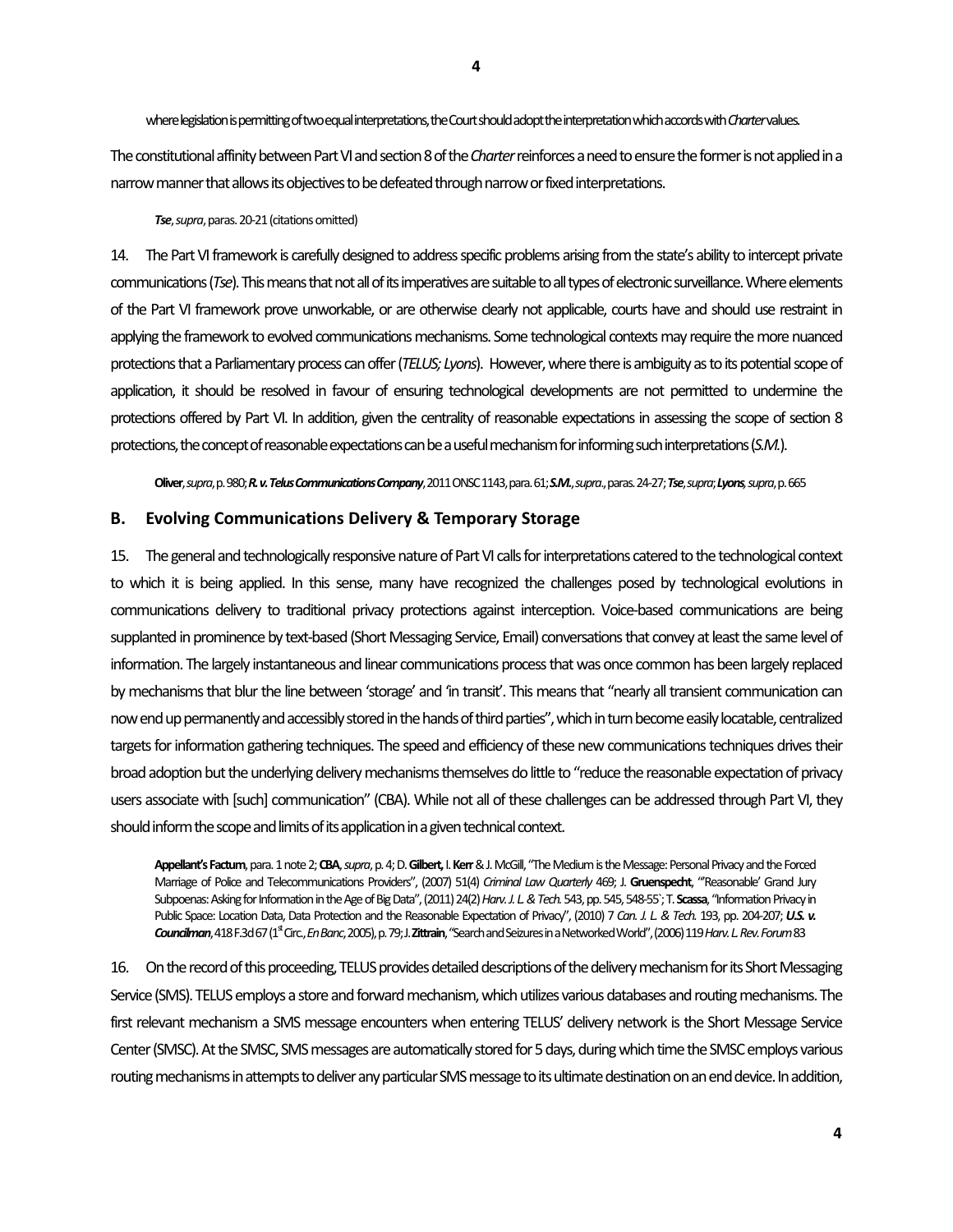SMS messages are automatically copied to one of a set of three temporary storage databases (PSMS 1‐3, collectively the 'database message engine'). Finally, SMS messages are subjected to automated processing and copied to another temporary storage database (PECSMS). Messages are retained in the PSMS and PECSMS databases for at least 30 days, but can be retained for as long as 45 days depending on manual purging processes.

Affidavit (sworn June 25, 2010) and Supplementary Affidavit (sworn November 12, 2010) of **Don Calpito**, Appellant's Application for Leave to Appeal,*TelusCommunicationsCompanyv.HerMajestytheQueen*,SCCFileNo.34252

17. The SMSC is the delivery mechanism by which messages are sent to their final destinations. As SMS messages cannot be delivered to end devices that are not active, the 5 day retention period is necessary to ensure a high rate of delivery. The *sole* purpose of the temporary storage databases (PSMS and PECSMS) is to facilitate troubleshooting of SMS message delivery. The SMS message itself, as well as data about it are stored so that if there is, for example, a delivery failure, TELUS technicians will be able to easily locate the SMS message in question and to investigate technical delivery issues. It is these databases that are the object of the general warrant in the case at bar. All of these storage mechanisms are incidental to the message delivery process as their sole objective is to facilitate efficient message delivery. All of these storage mechanisms are temporary, as they are regularly and systematically deleted as a matter of course.

#### **Calpito** Affidavit and Supplementary Affidavit

18. The 'store and forward' technology employed by TELUS for SMS message delivery (which is similar to that employed by Email protocols) is designed to permit a message to exist in more than one place at more than one time, distorting the once instantaneous and direct communications delivery process. A Department of Justice consultation document explains these challenges cogently. It notes, in the context of emails, how new methods of delivery:

…create some confusion as to whether an e‐mail should be seized or intercepted. The problem stems from how this "store and forward" technology works. It is in fact possible to access an e-mail at various places or at various stages of the communication or delivery process using various techniques.

In consequence, where communications under control of third party delivery mechanisms are at issue, it becomes increasingly difficult to demarcate 'in storage' from 'in transit'.

## **DepartmentofJustice**,"LawfulAccess–ConsultationDocument",August25,2002,["**DOJConsult**"],p.15;*Councilman*,*supra*,p.79

19. The interpretive "morass" that can result from the move to new communications delivery technologies has been addressed in various legal contexts. While each solution is tailored to its own purposive and legislative context, notions of knowledge, control and passivity have played a central role in determining what conduct should or should not be legally salient. Particularly where dealing with communications intermediaries – entities that merely 'facilitate' communications between others–courts have also stressed the importance of adopting a purposive approach in order to determine whether a particular intermediary act is *intended* to be ancillary to a facilitating a communication or not.

## *Councilman,supra*,pp.80,87,89;**OECD**,"TheRoleofInternetIntermediariesinAdvancingPublicPolicyObjectives",June2011,DSTI/ICCP(2010)11/FINAL

20. **'NoTransmission'Contract.**In*ElectricDespatchv.Bell*,thedefendantBellhadassigneditsmessengerservicetotheplaintiff.The assignment agreement induded a non-competition clause by which Bell agreed to "in no manner and at no time...transmit or give,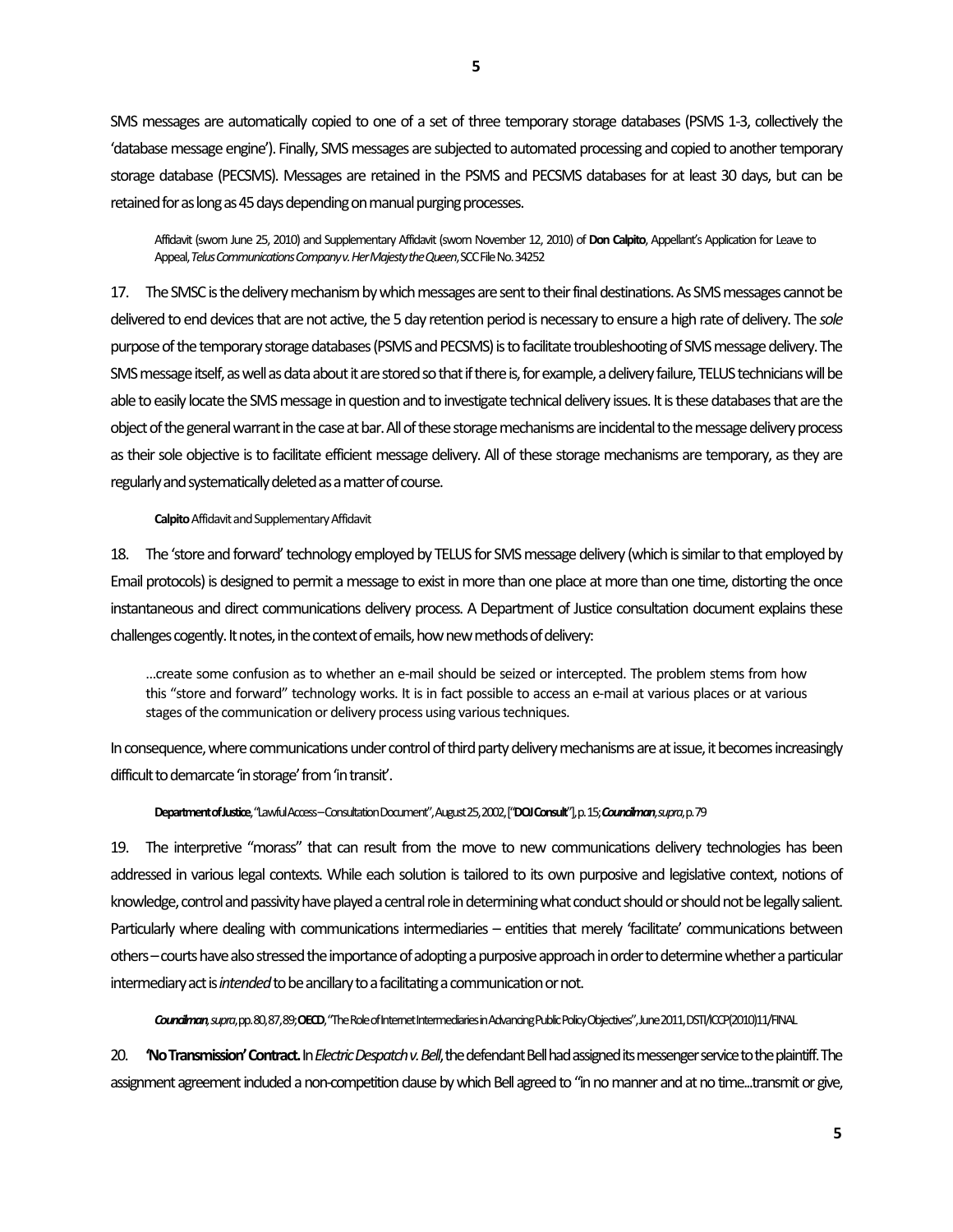directly or indirectly...any messenger...orders to any person...except the Electric Company". Bell's general purpose telephone service allegedly breached this agreement by allowing Bell customers to transmit, among other things, orders to any competitor of the plaintiff through Bell's telephone wires. However, as Bell remained "utterly ignorant of the nature of the message intended to be sent", its facilitative act was not a 'transmission' within the context of the contract. The Court additionally held that Bell's contractual obligations did not extend so far as to require it to *develop* the capacity to "intercept...all orders passing along the wires from one lessee to another which asks for a messenger or a cab..." Such capacity could only be achieved by "employing persons for the special purpose of spying and prying into every communication which passes along the wires" – a practice the Court found to be "by no means commendable".

Electric Despatch Co. of Toronto v. Bell Telephone Co. of Canada (1891), 20 S.C.R. 83; Scarlet Extended SA v. Société belge des auteurs, compositeurs et éditeurs SCRL (SABAM), (2011) Case C-70/10 (European Court of Justice), paras. 1, 50-52

21. **Constructive Possession of Illegal Images.** Courts have rejected the notion that 'constructive possession' can occur where an illegal image from a remote website is merely viewed on a local computer. This is in spite of the fat that the viewing computer will create an automatic local copy of the file that can survive for several days:

...while it does not matter for the purposes of criminal possession how briefly one is in possession of the object, the thing said to be culpably possessed cannot...be essentially evanescent...When accessing Web pages, most Internet browsers will store on the computer's own hard drive a temporary copy of all or most of the files that comprise the Web page...While the configuration of the caching function varies and can be modified by the user, cached files typically include images and are generally discarded automatically after a certain number of days, or after the cache grows to a certain size. On my view of possession, the automatic caching of a file to the hard drive does not, without more, constitute possession. While the cached file might be in a "place" over which the computer user has control, in order to establish possession, it is necessary to satisfy *mens rea* or fault requirements as well. Thus, it must be shown that the file was *knowingly* stored and retained through the cache.

*R.v.Morelli*,2010SCC8,paras.28‐38

22. **Communicating a copyrighted work.** The *Copyright Act* defines 'communicating to the public' as excluding any intermediary that merely provides the means for others to communicate. Whether a particular act of an intermediary qualifies as purely facilitative or not, is dependent on the extent to which the intermediary has control over a work being transmitted (para. 101) and knowledge of its infringing nature (paras. 89, 95, 99). The *purpose* of a given intermediary activity is also integral to its assessment. Specifically, periodic temporary storage of content by intermediaries remains 'mere conduit' activity if undertaken for the purpose of facilitating downstream user communications in a more efficient manner:

The creation of a "cache" copy, after all, is a serendipitous consequence of improvementsin Internet technology, is content neutral, and in light of s. 2.4(1)(*b*) of the Act ought not to have any *legal* bearing on the communication between the content provider and the end user…"Caching" is dictated by the need to deliver faster and more economic service, and should not, when undertaken only for such technical reasons, attract copyright liability.

Similarly, a download of a purchased work from an online vendor is not a communication, but "simply a technological taxi that delivers a durable copy...to the end user." 'Communication' must be interpreted with a mind to the purpose of the act in question, focused on whether a given transmission is "impermanent in nature, and does not leave the viewer...with a durable copy of the work" or, alternatively, is intended to furnish the end user with a durable copy "the user is meant to keep as [her] own".

Society of Composers, Authors and Music Publishers of Canada v. Canadian Assn. of Internet Providers, [2004] 2 S.C.R. 427, at paras. 4, 6, 92‐96;114‐116;*ESA*,*supra*,paras.5,10,28and36,40‐42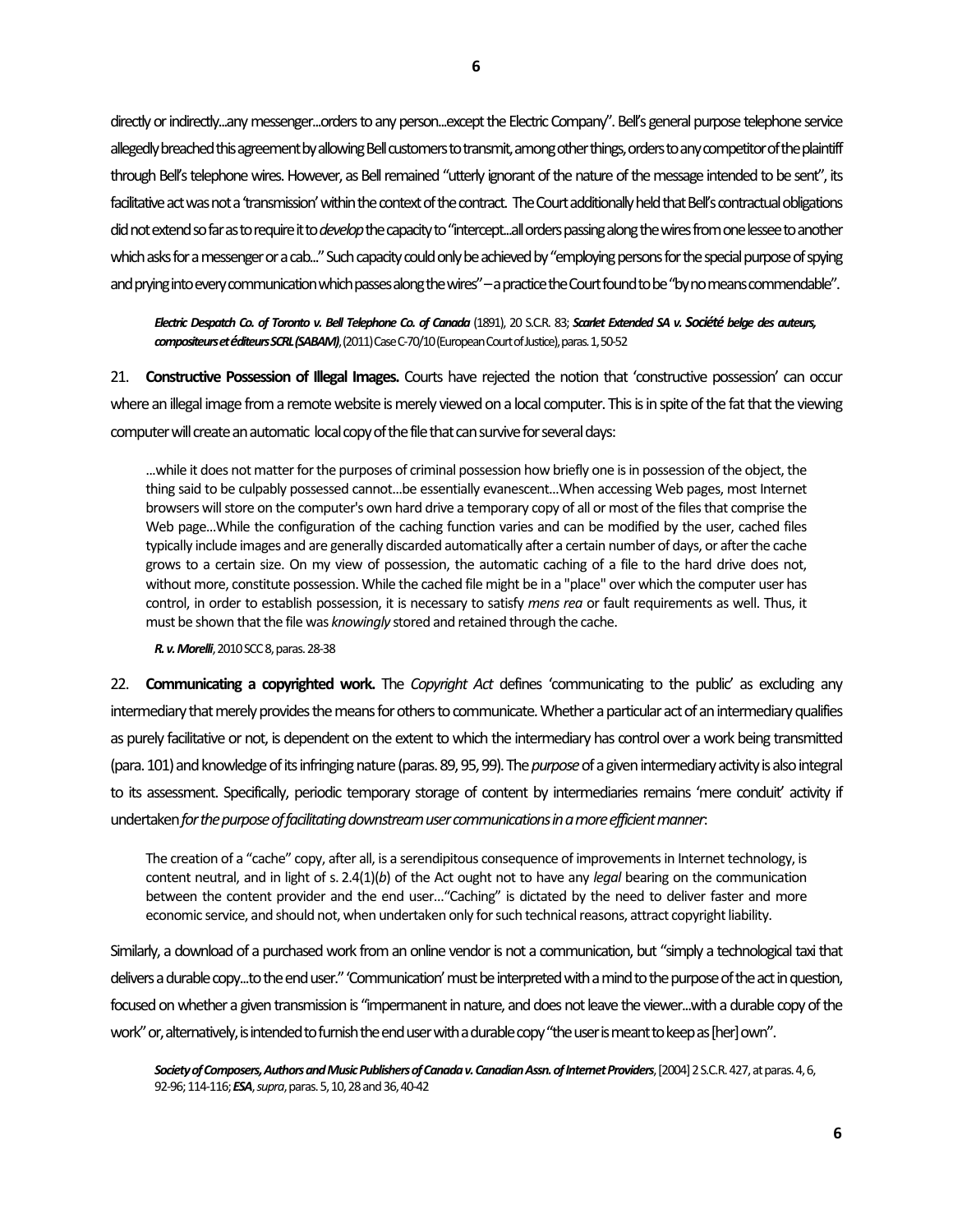23. **Defamatory Communication.** While "facilitat[ing] the transfer of [defamatory] information" remains "a traditional hallmark of publication", merely linking to defamatory content "does not involve exerting control over the content". Hence, hyperlinking to defamatory content is not sufficiently robust an act to amount to communication of the linked content. Particularly with respect to the activities of intermediaries, some purely instrumental acts may be "so passive they should not be held to be publication" as such acts lack "knowing involvement" in the *specific* content in question. In undertaking definitional challenges of this nature, courts should avoid "formalistic application" of traditional rules that ignore the "importance of the communicative and expressive function" engaged. Statutory interpretations should seek to "accord with a more sophisticated appreciation of Charter values" as well as "with the dramatic transformation in the technology of communications."

#### *Crookesv.Newton*,2011SCC47,paras.21,26‐36,51

24. Afew principles can be extracted from these cases. First, Courts appear to recognize that care must be taken when assessing the legal salience of intermediary activity. Strict application of legal standards to activities merely facilitative of the communications of others can lead to adverse effects for important values such as innovation and economic efficiency (*SOCAN; ESA*), free expression (*Crookes*) and privacy (Bell). Second, and as a result, some acts of communications intermediaries are deemed not to have legal salience as they do no more than provide a 'conduit' for the activity of others. Third, in determining which intermediary activities should or should not 'count', the degree of knowledge, control and passivity of the intermediary with respect to the content being delivered are assessed. Where the intermediary has no *current* knowledge of the *specific* nature of the message (*Bell; SOCAN*), has exerted no editorial or creative control over the creation of the content (*Bell; Crookes*), and where its *purpose* for interacting with the content in question remains ancillary to facilitating communications (*ESA*; SOCAN; Councilman), its interactions are likely to be treated as mere conduit or background activities that are not legally salient. Finally, courts have specifically recognized that modern communications techniques require some degree of storage on the part of the intermediary in order to facilitate more efficient and accurate communications exchanges.Evenwheresuchstorageisforseveraldays,itisoftentreatedastransientandtemporary(*Morelli*;*SOCAN*).

*Bell*,*supra*.;*Crookes*,*supra*,paras.21,26‐36,51;*Councilman*,*supra*,p.79;*ESA*,*supra*,paras.5,10,28and36,40‐42;*Szymuszkiewicz*,*supra*,pp. 705‐706;*Morelli*,*supra*,paras.28‐38;*SOCAN*,*supra*,paras.4,6,92‐96,114‐116

25. Applying these principles to TELUS' SMS message delivery mechanism can be instructive. TELUS automatically and indiscriminately caches all SMS messages that pass through its network. It does not choose to save some messages over others based on knowledge of their content. Unless there is a specific need to do so, TELUS does not interact with the contents of a particular message and purges all messageswithin30‐45daysofreceipt.Messagesarestoredandaccessedforthe*sole*purposeoffacilitatingandtroubleshootingmessage delivery. Arguably, where TELUS has (for the purpose of service quality control checks, for example) accessed a specific message and gained knowledge of its content, it might no longer be acting as a mere conduit with respect to that *particular* message (Weir). However, this appears to be the exception rather than the rule as the majority of TELUS' messages appear to enter and exit its various databases unread. Similarly, it could well be that Part VI will offer little assistance to remote storage scenarios where the end user retains control over what is stored with the intermediary and for how long (Zittrain). However, this is not the case with TELUS' message delivery service.

*R.v.Weir*,2001ABCA181,paras.3,9;**Zittrain***,supra*

**7**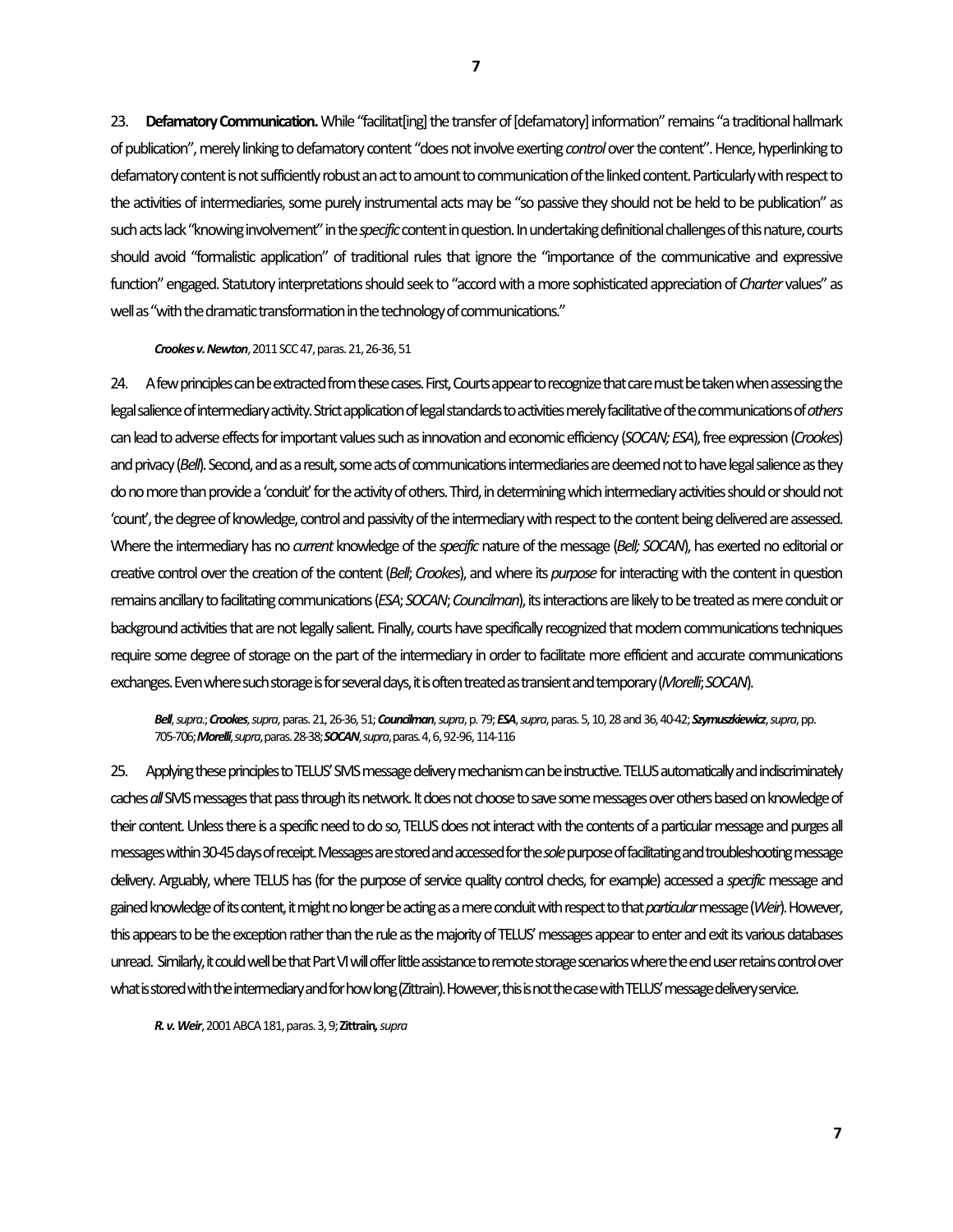## **C. 'Interception' of Stored Communications**

26. Itremainsto apply these various principlesto the specific interpretive task at hand. While the definition of 'interception' adopted in Part VI of the Code is facially broad enough to encompass the acquisition of private communications in storage, many courts have narrowed that definition to mean "interference between the place of origination and the place of destination of the communication". Some Courts have recognized the additional obligation that acquisition must occur 'contemporaneously' with the communication in order to qualify as an 'interception'. There is also wide-spread agreement that acquisition from the means of communications itself can be at the same time a Part VI interception *and* a 'seizure' of stored data.

**DOJConsult**,*supra*,pp.15-16;*R.v.McQueen*,[1975]25CCC.(2d)262(Alta.CA);*U.S.v.Szymuszkiewicz*,622F..3d701(7<sup>th</sup>Circ.,2010)

27. While Canadian courts have debated whether acquisition of stored data can amount to an 'interception', most decisions to date (see Respondent's Factum, para. 66, notes 103-104) involve scenarios where data is acquired from a different stage of the communications delivery process than the case at bar. Specifically, most relate to acquisition from an end device such as a cellular phone or computer. While this *can* amount to interception (*Bengert*), acquisition directly from the means of communications is different in character. When deposited in an end device, a communication is within the individual end-user's control, meaning that messages are retained selectively: "[m]any are deleted by the recipient upon reading – precisely because it is considered inappropriate or unnecessary to keep a record of such communication." (CBA) When acquisition is from an end device, it will typically be incidental to arrest (*Giles; Manley*) or to the acquisition of a computer or cellular phone during a warranted search of a location(*S.M.;Jones*).Suchacquisitionmayraisethepotentialofself‐incrimination(*Boudreau‐Fontaine*;DOJConsultationDocument).

**CBA**,*supra*,p.5;**DOJConsult**,*supra*,p.10;**Respondent'sFactum**,para.65andnotes103‐104topara.66;*R.v.Bengert,Robertsonetal.(No. 2)*,[1978] 47 C.C.C. (2d) 457 (B.C.S.C.); *R. v. Boudreau‐Fontaine*, 2010QCCA 1108, para. 39; *R. v.Giles*, 2007 BCSC 1147, paras. 11‐14; *R. v. Jones*,2011ONCA632;*R.v.Manley*,2011ONCA128,paras.35,37‐39;*R.v.S.M.*,*supra*paras.24‐27

28. In the case at bar, the data being acquired remains in the third party intermediary's control. Parties to the communication have minimal control over retention of such communications, and will rarely be aware acquisition has occurred. There is a "fundamental difference" between surreptitious acquisition from a third party and acquisition of messages "sent, received and resid[ing] at their destination" (*Giles*). In such contexts, it is important to prevent privacy protections associated with communications are not "in any way diminished as a result of the channeling of the data which constitutes the communication." (CBA) Such technical neutrality in application is particularly important in light of technological innovations in message delivery that challenge traditional notions of 'storage' and 'in transit' such as those employed by TELUS here.

**CBA,***supra*,p.4;*R.v.Giles*,*supra*,para.34

29. Itmaywellbethattheinstantamessagearrivesatitsendpoint,itis'instorage'andnolongercapableofbeing'intercepted' (*McQueen; Bengert; S.M; Councilman*). If the same rule applied to storage on servers of communications intermediaries, it would place*most*Internet‐basedcommunications"outsidethescopeoftheprovisionsofPartVI"(*Szymuszkiewicz;Giles*).Whiletheneed for flexible storage/in transit dichotomies has been recognized, the interpretive "morass" of how to assess such dichotomies in the context of Part VI protections remains open. Many seek to draw the line at the point where the message is read by the recipient, but this does not seem to address the realities of modern message delivery mechanisms. Attempting to graft this concept directly onto store and forward delivery mechanisms yields results that are "illogical and impractical" (*TELUS*). This is because the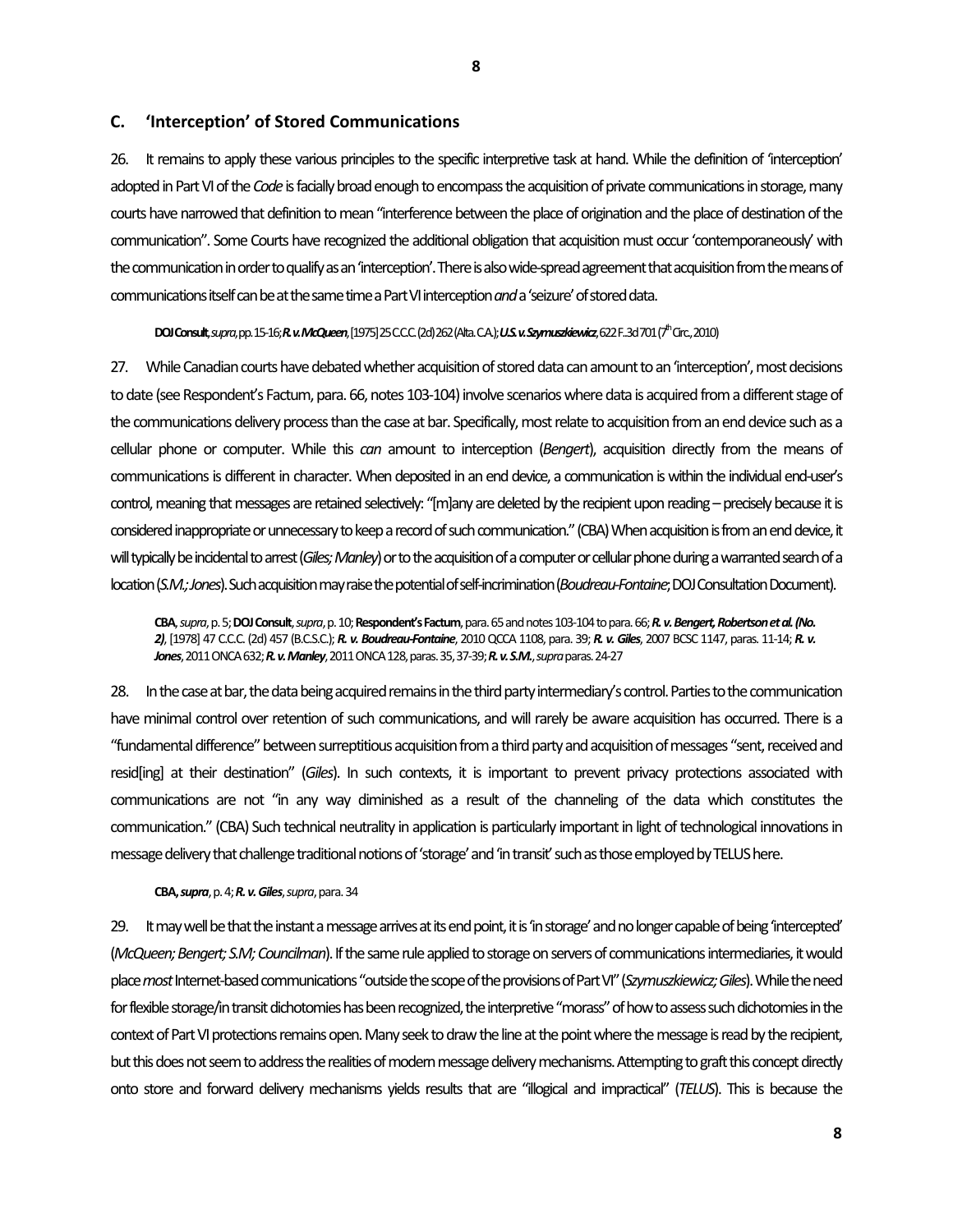**9**

correlation between 'in transit on the delivery network' and 'read by recipient' is now tenuous at best (DOJ Consult).

*Bengert*,*supra*,paras.7‐12;*Councilman*,*supra*,pp.72‐73,79,80,87and89;**DOJConsult**,p.16; *Giles*,*supra*,para.43;*McQueen*;*S.M.*,*supra*, para.19;*TELUS*,*supra*,paras.59‐61

30. U.S.Courtshaverejectedrigid'storage/intransit'distinctionsanddeemedtoincludetemporarystoragethatisincidental to the delivery process as part and parcel of a communications delivery transaction (*Councilman; Szymuszkiewicz*):

Insayingthatthereroutingoftheinformationwascontemporaneouswiththetransitofeachemail,wedonotimplyagreementwithany statement that the interception must be "contemporaneous." Decisions articulating such a requirement are thinking football rather than thetermsofthestatute.ThereisnotimingrequirementintheWiretapAct,andjudgesoughtnotaddtostatutorydefinitions…

There is as yet no clear authority on what might constitute 'temporary/transient' storage or what acts might be deemed 'incidental to the delivery process' as of yet, a principled basis for such distinctions exists. Where, as here, intermediary storage is inherently temporary (Councilman; Morelli; SOCAN), where it is processed automatically, without knowing discrimination based onthe*content*ofspecificmessages(*Bell*;*SOCAN*;*SABAM*),andwhereitisforthe*purpose*ofmerelyfacilitatingtheefficiencyor accuracy of the communications delivery process (*SOCAN*; *ESA*), such storage should be treated as mere conduit activity that is "necessary","intrinsic"or"incidental"tothecommunicationsfacilitationprocess(*SOCAN*;*Councilman*).

*Bell*,*supra*.; *Crookes*,*supra*, paras. 21, 26‐36, 51; *Councilman*,*supra*, pp. 79‐80 and 87, 89; *ESA*,*supra*, paras. 5, 10, 28 and 36, 40‐42; *Szymuszkiewicz*,*supra*,pp.705‐706;*Morelli*,*supra*,paras.28‐38;*SABAM*,*supra*,paras.50‐52;*SOCAN*,*supra*,paras.4,6,92‐96,114‐116

31. In addition, where Courts are particularly likely to disregard mere conduit activity where doing so advances important *Charter* values such as privacy (*Crookes; Bell; SABAM*). In this particular case, allowing TELUS' temporary storage activities to bring its message delivery services outside the scope of what constitutes an 'interception' will deprive Canadians of the special protections offered by Part VI to their private text communications. General warrants do not present comparable protection, asthey lack notice requirements and do not limit interception to serious offences or scenarios where serious harm can arise (Tse). Individuals will not know, in many cases, whether their communications have been intercepted, leading to potential chilling effects on the (*Duarte*). They employ no reporting mechanism, meaning that interceptions diverted away from the traditional Part VI interception regime will be excluded from annual calculations of the changing scope of electronic surveillance of communications (Forbes). There are no direct imperatives protecting privileged information (s. 186(2)‐(3)). There is no exhaustion requirement (paragraph 186(1)(b)), raising the risk such interceptions will become "a humdrum and routine administrative manner" (Duarte).

*Bell,supra*.;*CriminalCode*,s.186;*Crookes,supra*,paras.21,26‐36,51;*Duarte*,*supra*,paras.35‐36,47;*SABAM,supra*,paras.50‐53;*Tse*,*supra*.

32. Use of general warrants in such contexts directly bypasses these important protections, which Parliament has carefully tailored to protect private communications of Canadians against unauthorized acquisition 'between the place of origination and the place of destination of the communication.' Indeed, given the high costs involved with the types of daily production processes contemplated by this general warrant, TELUS may well opt to voluntarily employ their operative real-time text message forwarding mechanism instead, particularly if such orders become common practice. Under the rule proposed by the respondent, it is not clear what existing legal impediments might prevent TELUS from doing so voluntarily in response to anticipatory general warrant requests and the economic incentives, even if these are deemed 'reasonable' (*TELUS*) greatly favour doing so.

**TELUS**, supra, para. 81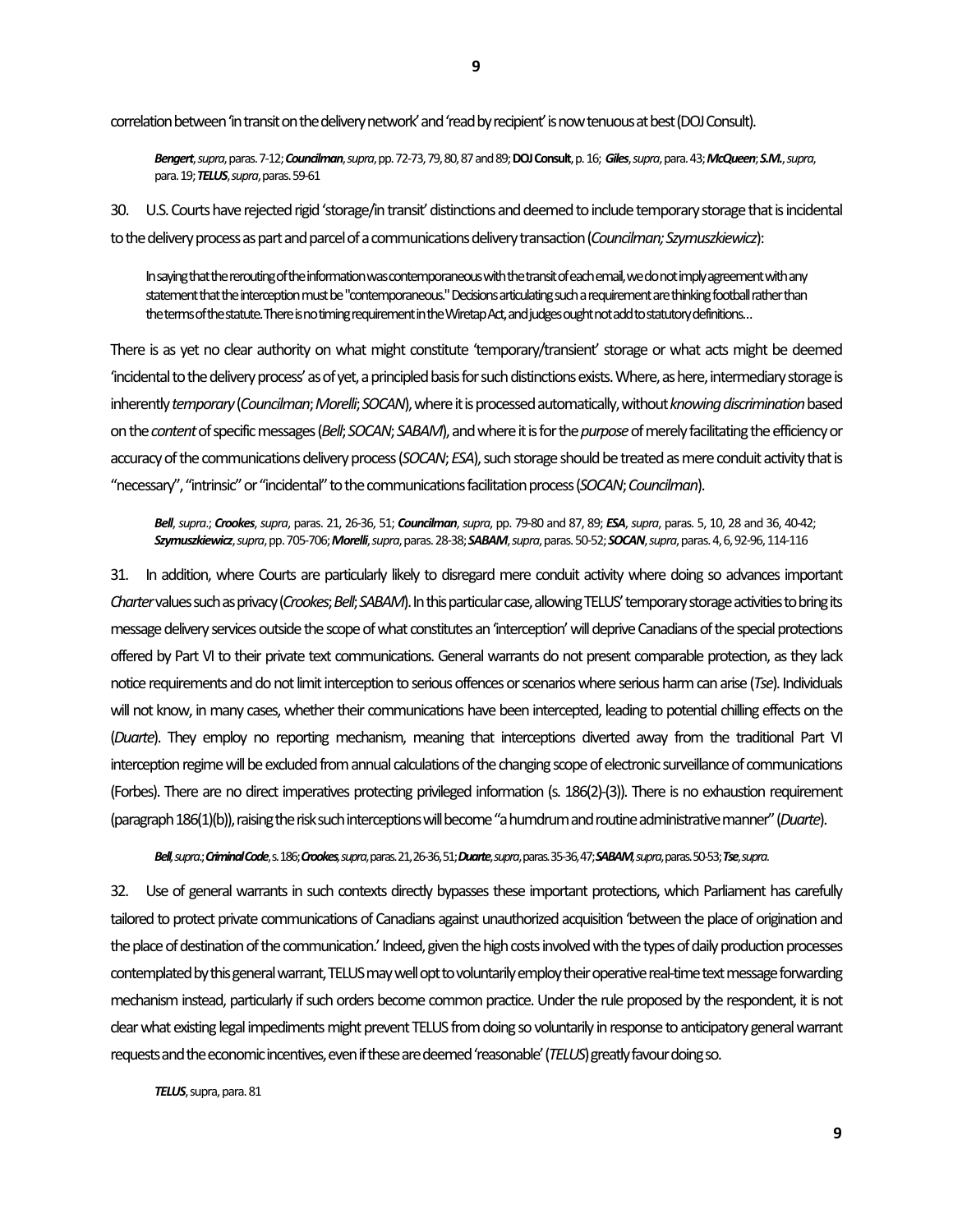## **D. Overlap: General Warrants, Production Orders & Part VI**

33. CIPPICsubmitsthattheparticularcaseatbarconstitutesan'interception'withinthecontextofPartVIofthe*Code*. However, two additional scenarios are raised by the facts of this case that warrant comment. First, the Court should not permit the use of general warrants to undermine express privacy protections placed in the Code. In cases where, for example, private data already in existence is under the control of a third party such as an emailservice provider, but is *not* in temporary storage for purposes ancillary to message delivery, general warrants such as that employed in the case at bar should be avoided. Such warrants bypass express protections put in place to limit the scope of production orders to data "already in existence" and "in possession or control" of the object of the order (s. 487.012(1)(b) and (3)(c)). The general warrant at issue in this case transforms the backward looking production orders Parliament enacted into "anticipatory orders" that "permit...monitor[ing] transactions for a specified period of time" on an ongoing basis (DOJ Consult). Anticipatory warrants also blur the line between 'production', 'preservation' and 'retention/recording'. While the warrant at issue here only required TELUS to produce messages in its control at the end of a set 24 hour period, it is questionable whether TELUS retained its discretion to delete messages covered by the general warrant.

*CriminalCode*,*supra*,s.487.012**DOJConsult**,*supra*,pp.10‐11,14

34. Second, there may be some scenarios where Part VI authorized acquisition may overlap with access by means of production orders. That is, where private communications held in temporary storage by a communications intermediary for purposes ancillary to message delivery are at the same time data "already in existence" and "in possession or control" of a third party (s. 487.012). In such scenarios, the prohibition on interception found in Part VI should be pre-eminent. There is U.S. precedent for such an approach, as two Circuits have rejected claims that the existence of overlapping 'stored communications' access provisions might in some way vitiated more rigorous obligations attaching to 'interceptions' or private communications (*Councilman*; *Szymuszkiewicz*; Respondent's Factum). Precedent aside, it is unclear how the mere availability of overlapping alternative acquisition powers in the Criminal Code could diminish the need to meet the authorization requirements in Part VI. Whereas these other powers are permissive, Part VI imposes a direct prohibition on interception, to which narrow and specific exceptions exist. If Part VI was capable of being undermined by the mere presence of alternative acquisition powers, Part VI protections could quickly become irrelevant. For example, s. 487(2.1) could be used to cause telecommunications companies to search 'computer systems' in their facilities and reproduce or output details of real-time telecommunications. In *Councilman*, the emails were intercepted from the "random access memory (RAM) or..the hard disks, or both, within [the defendant's] computer system."

*Councilman*, *supra*, pp. 81‐82; *Criminal Code*, *supra*, s. 487.012; **DOJ Consult***, supra,* pp. 10‐11; **Respondent's Factum**, paras. 65, 41; *Szymuszkiewicz*,*supra*,p.706

## **PART IV – COSTS**

35. CIPPIC does not seek costs and asks that no costs be awarded against it.

## **PART V – ORDERS SOUGHT**

36. CIPPIC respectfully requests that the appeal be granted and that the Court take its submissions into account when deciding the matter under appeal.

**10**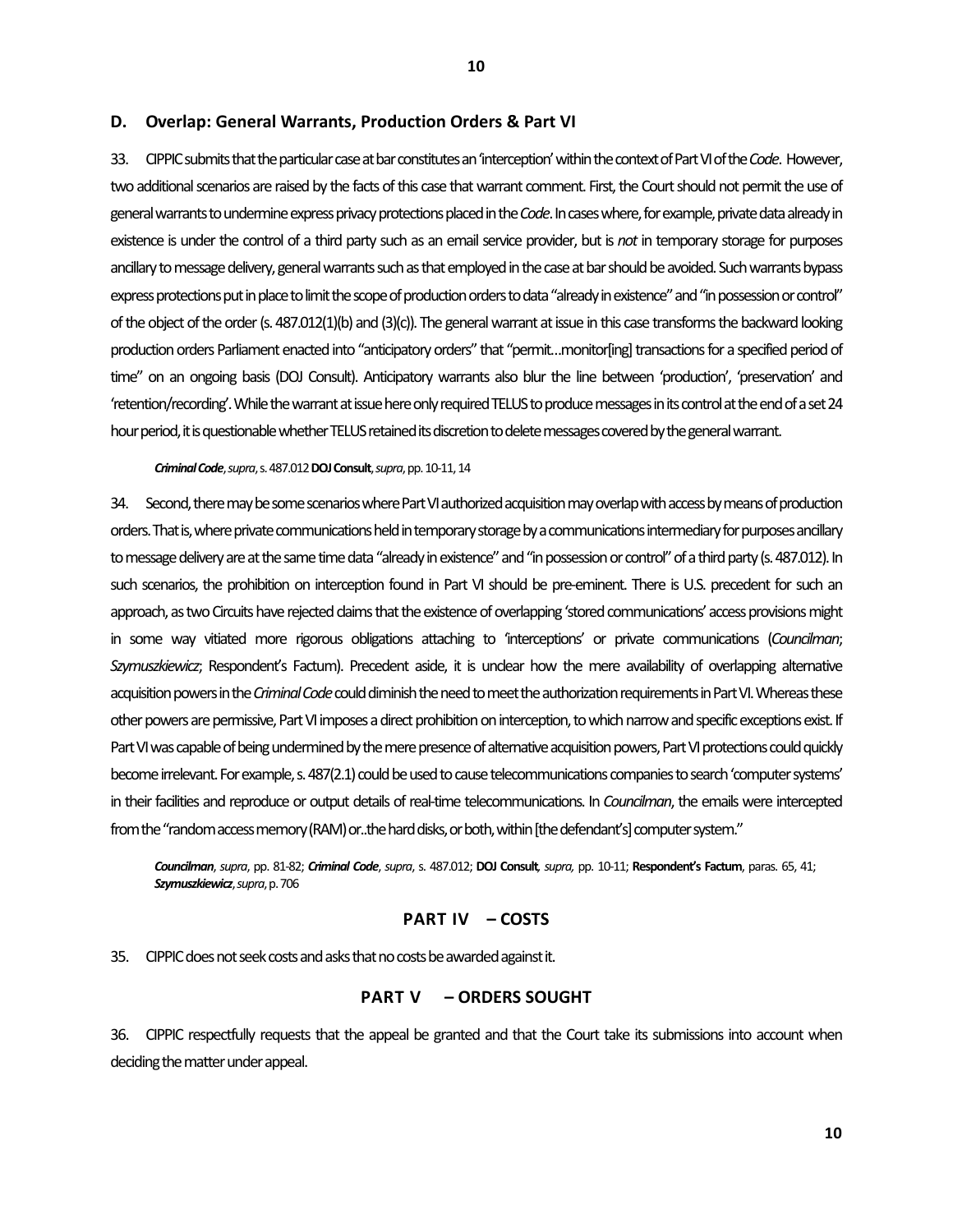ALL OF WHICH IS RESPECTFULLY SUBMITTED this 16<sup>th</sup> day of September, 2012

# *[original signed]*

## Tamir Israel

Samuelson Glushko Canadian Internet Policy and Public Interest Clinic (CIPPIC) University of Ottawa, Faculty of Law, CML 57 Louis Pasteur Street Ottawa, ON K1N 6N5

Tel: (613) 562‐5800 ext. 2914 Fax: (613) 562‐5417 Email: tisrael@cippic.ca

**Counsel for the Intervener, Samuelson‐Glushko Canadian Internet Policy and Public Interest Clinic (CIPPIC)**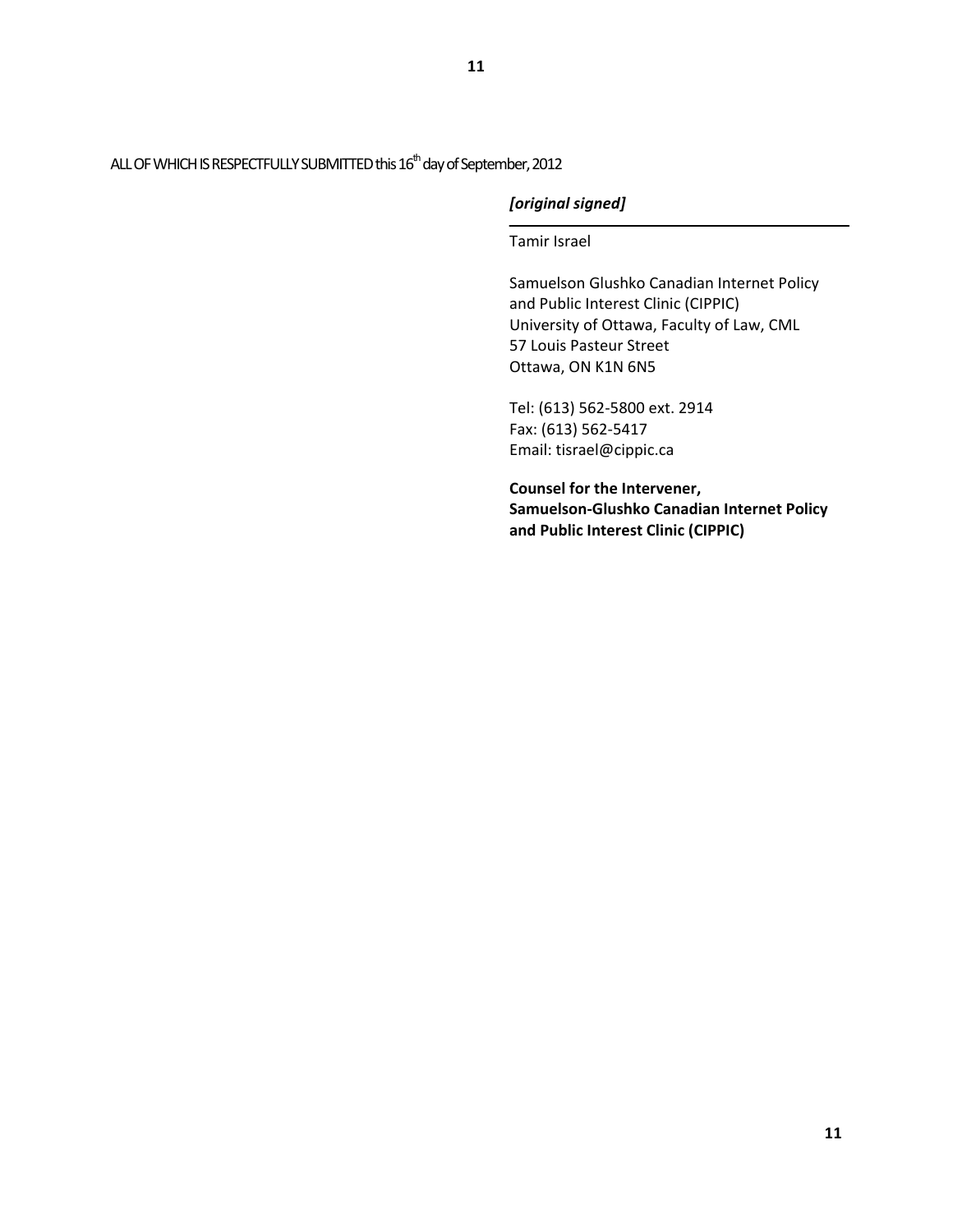## **PART VI – TABLE OF AUTHORITIES**

# **Authority Reference in Factum Cases** 1. *Crookes v. Newton*, 2011 SCC 47 23, 30‐31 2. *Electric Despatch Co. of Toronto v. Bell Telephone Co. of Canada* (1891), <sup>20</sup> S.C.R. 83, [Bell] 20, 24, 30‐ 31 3. *Entertainment Software Association v. Society of Composers, Authors and Music Publishers of Canada*, 2012 SCC 34, [ESA]<br>**Publishers of Canada**, 2012 SCC 34, [ESA] 4. *Lyons v. The Queen*, [1984] <sup>2</sup> S.C.R. <sup>633</sup> 4, 8, <sup>10</sup>‐ 11, 14 5. *R. v. Bengert, Robertson et al. (No. 2)*, [1978] 47 C.C.C. (2d) 457 (B.C.S.C.) 27, 29 6. *R. v. Boudreau‐Fontaine*, 2010 QCCA 1108 27 **7. R.** *v.* Duarte, [1990] 1 S.C.R. 30 3, 5 -6, 8 - 3, 5 -6, 8 - 3, 5 -6, 8 - 3, 5 -6, 8 9, 31 8. *R. v. Giles*, 2007 BCSC 1147 27‐28 9. *R. v. Jones*, 2011 ONCA 632 27 10. *R. v. Manley*, 2011 ONCA 128 27 11. *R. v. McQueen*, [1975] 25 C.C.C. (2d) 262 (Alta. C.A.) 26, 29 12. *R. v. Morelli*, 2010 SCC 8 21, 24, 30 13. *R.**v.**S.M.***, 2012 ONSC 2949** 5, 14, 27, 29 14. *R. v. Telus Communications Company*, 2011 ONSC 1143, [TELUS] 14, 29, 32 15. **R. v. Tessling**, 2004 SCC 67 **5**–7 16. **R. v. Tse**, 2012 SCC 16 4, 13–14, 31 17. *R. v. Weir*, 2001 ABCA 181 25 18. *R. v. Wong*, [1990] 3 S.C.R. 36 7 19. *Scarlet Extended SA v. Société belge des auteurs, compositeurs et éditeurs SCRL (SABAM),* (2011) Case C-70/10 (European Court of Justice), [SABAM] 20, 30-31 20. *Society of Composers, Authors and Music Publishers of Canada v. Canadian Assn. of Internet Providers*, [2004] <sup>2</sup> S.C.R. 427, [SOCAN] 22, 24, <sup>30</sup>

**1**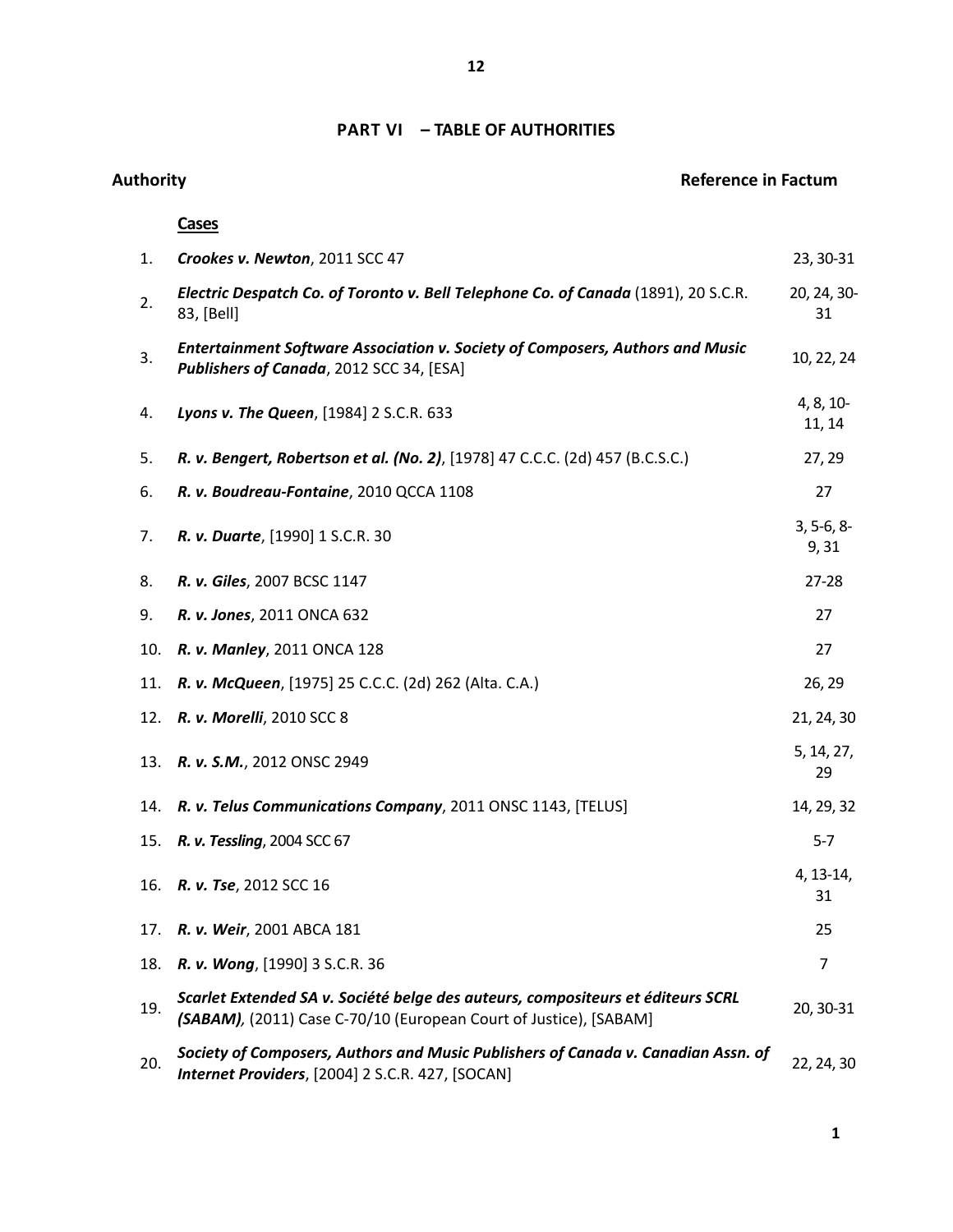| 21. | U.S. v. Councilman, 418 F.3d 67 ( $1st$ Circ., En Banc, 2005)                                                                                                                                    | 15, 18-19,<br>24, 29-30,<br>34 |
|-----|--------------------------------------------------------------------------------------------------------------------------------------------------------------------------------------------------|--------------------------------|
| 22. | <b>U.S. v. Szymuszkiewicz</b> , 622 F3d 701 ( $7th$ Circ., 2010)                                                                                                                                 | 24, 26, 30,<br>34              |
| 23. | Wiretap Reference, [1984] 2 S.C.R. 697                                                                                                                                                           | 8                              |
|     | <b>Academic</b>                                                                                                                                                                                  |                                |
| 24. | Canadian Bar Association, "Submission on Lawful Access - Consultation Document",<br>December 2002                                                                                                | 6, 15, 27-<br>28               |
| 25. | Department of Justice, "Lawful Access - Consultation Document", August 25, 2002,<br>[DOJ Consult]                                                                                                | 18, 26-27,<br>29, 33           |
| 26. | D. Gilbert, I. Kerr & J. McGill, "The Medium is the Message: Personal Privacy and the<br>Forced Marriage of Police and Telecommunications Providers", (2007) 51(4) Criminal Law<br>Quarterly 469 | 15                             |
| 27. | J. Gruenspecht, "'Reasonable' Grand Jury Subpoenas: Asking for Information in the<br>Age of Big Data", (2011) 24(2) Harv. J. L. & Tech. 543                                                      | 15                             |
| 28. | W.M. Oliver, "Western Union, the American Federation of Labor, Google, and the<br>Changing Face of Privacy Advocacy", (2012) 81(5) Miss. L. J. 971                                               | 5, 14                          |
| 29. | OECD,, "The Role of Internet Intermediaries in Advancing Public Policy Objectives",<br>June 2011, DSTI/ICCP(2010)11/FINAL                                                                        | 19                             |
| 30. | T. Scassa, "Information Privacy in Public Space: Location Data, Data Protection and<br>the Reasonable Expectation of Privacy", (2010) 7 Can. J. L. & Tech. 193                                   | 15                             |
| 31. | H. Stewart, "Normative Foundations for Reasonable Expectations of Privacy", (2011),<br>54(2) Sup. Ct. L. R. 335                                                                                  | 6                              |
| 32. | J. Zittrain, "Search and Seizures in a Networked World", (2006) 119 Harv. L. R. Forum 83                                                                                                         | 15, 25                         |
|     | <b>Legislation</b>                                                                                                                                                                               |                                |
| 33. | Criminal Code, S.C., 1985, c. C-46, s. 186                                                                                                                                                       | 9,31                           |
| 34. | Criminal Code, S.C., 1985, c. C-46, s. 487.012                                                                                                                                                   | 33-34                          |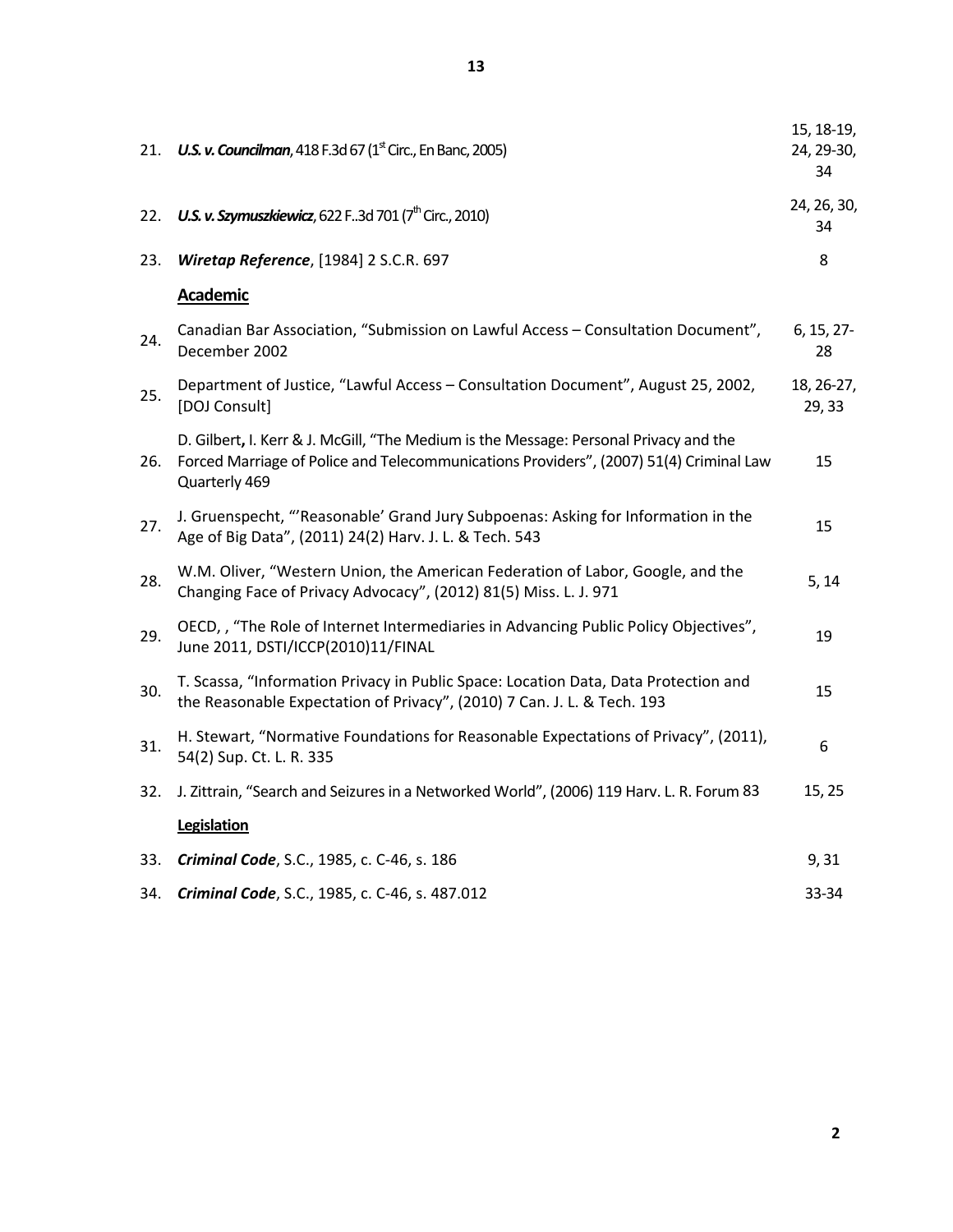## *Criminal Code*, S.C., 1985, c. C‐46, Part VI, excerpts

## **Definitions**

**183.** In this Part,

*"authorization"* means an authorization to intercept a private communication given under section 186 or subsection 184.2(3), 184.3(6) or 188(2);

*"electro‐magnetic, acoustic, mechanical or other device"* means any device or apparatus that is used or is capable of being used to intercept a private communication, but does not include a hearing aid used to correct subnormal hearing of the user to not better than normal hearing;

*"intercept"* includes listen to, record or acquire a communication or acquire the substance, meaning or purport thereof;

[…]

## **Interception**

**184.** (1) Every one who, by means of any electro-magnetic, acoustic, mechanical or other device, wilfully intercepts a private communication is guilty of an indictable offence and liable to imprisonment for a term not exceeding five years.

## **Saving provision**

(2) Subsection (1) does not apply to

(*a*) a person who has the consent to intercept, express or implied, of the originator of the private communication or of the person intended by the originator thereof to receive it;

(*b*) a person who intercepts a private communication in accordance with an authorization or pursuant to section 184.4 or any person who in good faith aids in any way another person who the aiding person believes on reasonable grounds is acting with an authorization or pursuant to section 184.4;

(*c*) a person engaged in providing a telephone, telegraph or other communication service to the public who intercepts a private communication,

(i) if the interception is necessary for the purpose of providing the service,

(ii) in the course of service observing or random monitoring necessary for the purpose of mechanical or service quality control checks, or

(iii) if the interception is necessary to protect the person's rights or property directly related to providing the service;

(*d*) an officer or servant of Her Majesty in right of Canada who engages in radio frequency spectrum management, in respect of a private communication intercepted by that officer or servant for the purpose of identifying, isolating or preventing an unauthorized or interfering use of a frequency or of a transmission; or

(*e*) a person, or any person acting on their behalf, in possession or control of a computer system, as defined in subsection 342.1(2), who intercepts a private communication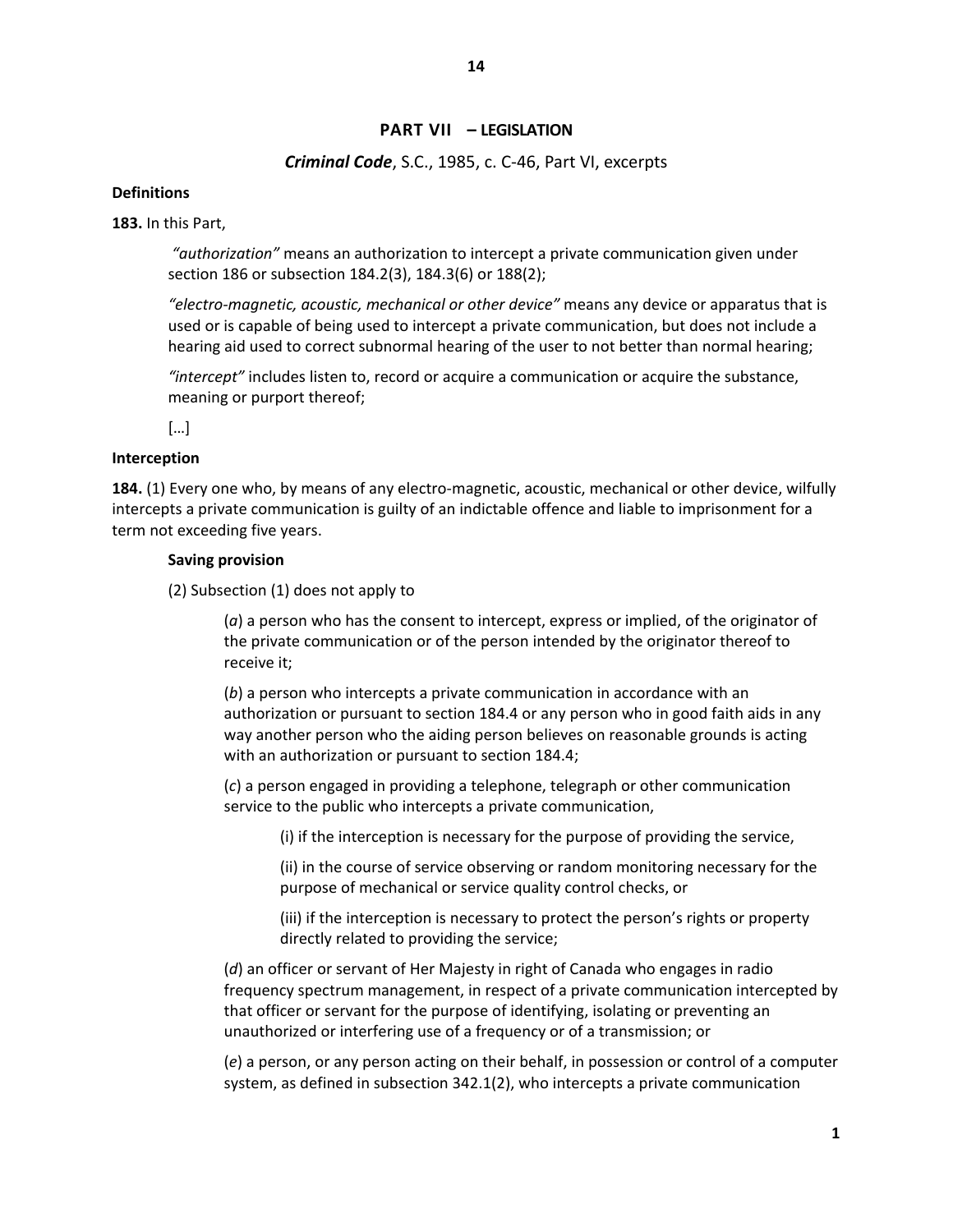originating from, directed to or transmitting through that computer system, if the interception is reasonably necessary for

> (i) managing the quality of service of the computer system as it relates to performance factors such as the responsiveness and capacity of the system as well as the integrity and availability of the system and data, or

(ii) protecting the computer system against any act that would be an offence under subsection 342.1(1) or 430(1.1).

## **Use or retention**

(3) A private communication intercepted by a person referred to in paragraph (2)(*e*) can be used or retained only if

(*a*) it is essential to identify, isolate or prevent harm to the computer system; or

(*b*) it is to be disclosed in circumstances referred to in subsection 193(2).

*R.S., 1985, c. C‐46, s. 184; 1993, c. 40, s. 3; 2004, c. 12, s. 4.*

## **Application for authorization**

**185.** (1) An application for an authorization to be given under section 186 shall be made ex parte and in writing to a judge of a superior court of criminal jurisdiction or a judge as defined in section 552 and shall be signed by the Attorney General of the province in which the application is made or the Minister of Public Safety and Emergency Preparedness or an agent specially designated in writing for the purposes of this section by

> (*a*) the Minister personally or the Deputy Minister of Public Safety and Emergency Preparedness personally, if the offence under investigation is one in respect of which proceedings, if any, may be instituted at the instance of the Government of Canada and conducted by or on behalf of the Attorney General of Canada, or

(*b*) the Attorney General of a province personally or the Deputy Attorney General of a province personally, in any other case,

and shall be accompanied by an affidavit, which may be sworn on the information and belief of a peace officer or public officer deposing to the following matters:

(*c*) the facts relied on to justify the belief that an authorization should be given together with particulars of the offence,

(*d*) the type of private communication proposed to be intercepted,

(*e*) the names, addresses and occupations, if known, of all persons, the interception of whose private communications there are reasonable grounds to believe may assist the investigation of the offence, a general description of the nature and location of the place, if known, at which private communications are proposed to be intercepted and a general description of the manner of interception proposed to be used,

(*f*) the number of instances, if any, on which an application has been made under this section in relation to the offence and a person named in the affidavit pursuant to paragraph (*e*) and on which the application was withdrawn or no authorization was given, the date on which each application was made and the name of the judge to whom each application was made,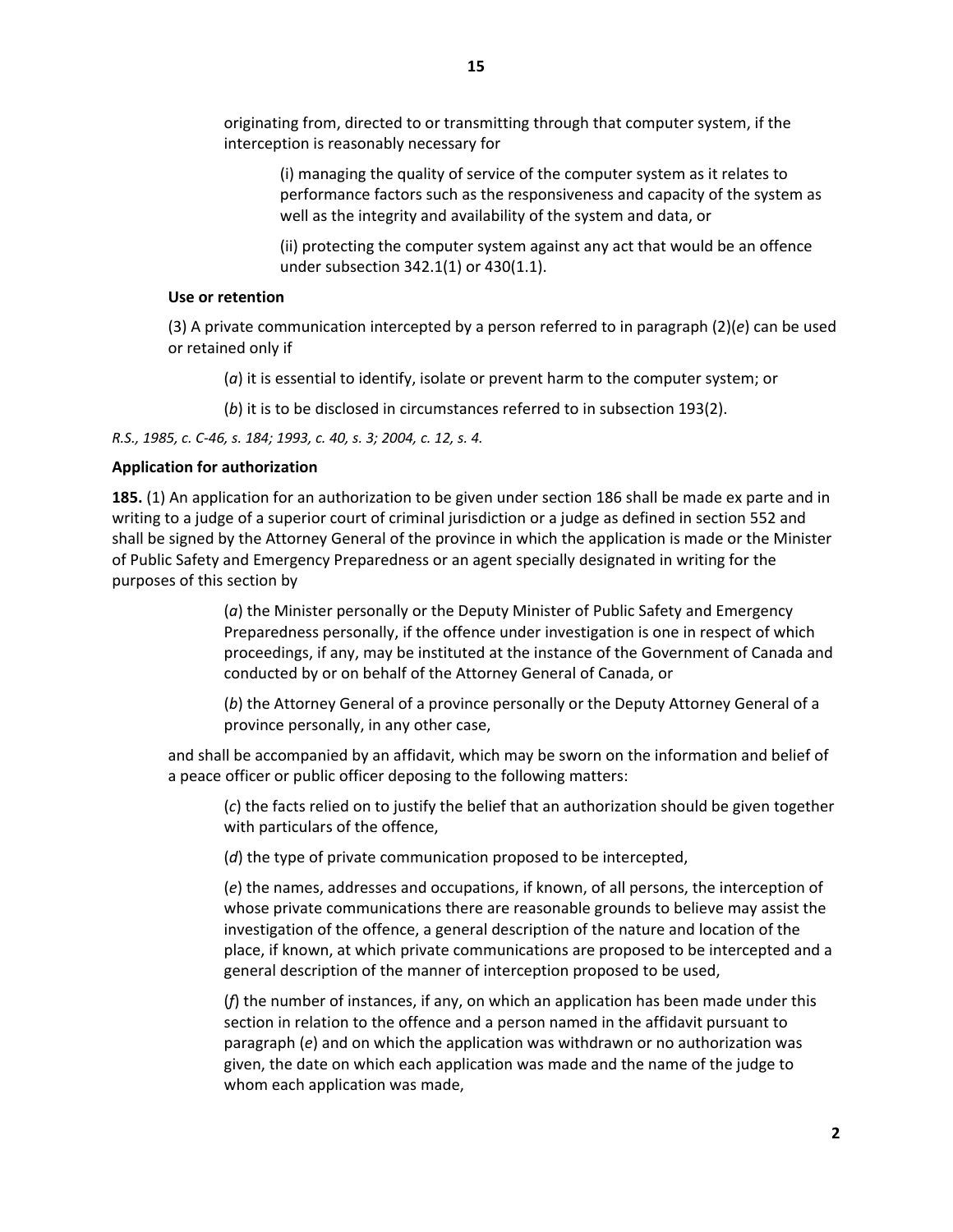(*g*) the period for which the authorization is requested, and

(*h*) whether other investigative procedures have been tried and have failed or why it appears they are unlikely to succeed or that the urgency of the matter is such that it would be impractical to carry out the investigation of the offence using only other investigative procedures.

## **Exception for criminal organizations and terrorist groups**

(1.1) Notwithstanding paragraph (1)(*h*), that paragraph does not apply where the application for an authorization is in relation to

(*a*) an offence under section 467.11, 467.12 or 467.13;

(*b*) an offence committed for the benefit of, at the direction of or in association with a criminal organization; or

(*c*) a terrorism offence.

## **Extension of period for notification**

(2) An application for an authorization may be accompanied by an application, personally signed by the Attorney General of the province in which the application for the authorization is made or the Minister of Public Safety and Emergency Preparedness if the application for the authorization is made by him or on his behalf, to substitute for the period mentioned in subsection 196(1) such longer period not exceeding three years as is set out in the application.

## **Where extension to be granted**

(3) Where an application for an authorization is accompanied by an application referred to in subsection (2), the judge to whom the applications are made shall first consider the application referred to in subsection (2) and where, on the basis of the affidavit in support of the application for the authorization and any other affidavit evidence submitted in support of the application referred to in subsection (2), the judge is of the opinion that the interests of justice warrant the granting of the application, he shall fix a period, not exceeding three years, in substitution for the period mentioned in subsection 196(1).

## **Where extension not granted**

(4) Where the judge to whom an application for an authorization and an application referred to in subsection (2) are made refuses to fix a period in substitution for the period mentioned in subsection 196(1) or where the judge fixes a period in substitution therefor that is less than the period set out in the application referred to in subsection (2), the person appearing before the judge on the application for the authorization may withdraw the application for the authorization and thereupon the judge shall not proceed to consider the application for the authorization or to give the authorization and shall return to the person appearing before him on the application for the authorization both applications and all other material pertaining thereto.

R.S., 1985, c. C-46, s. 185; 1993, c. 40, s. 5; 1997, c. 18, s. 8, c. 23, s. 4; 2001, c. 32, s. 5, c. 41, ss. 6, 133; 2005, c. 10, *ss. 22, 34.*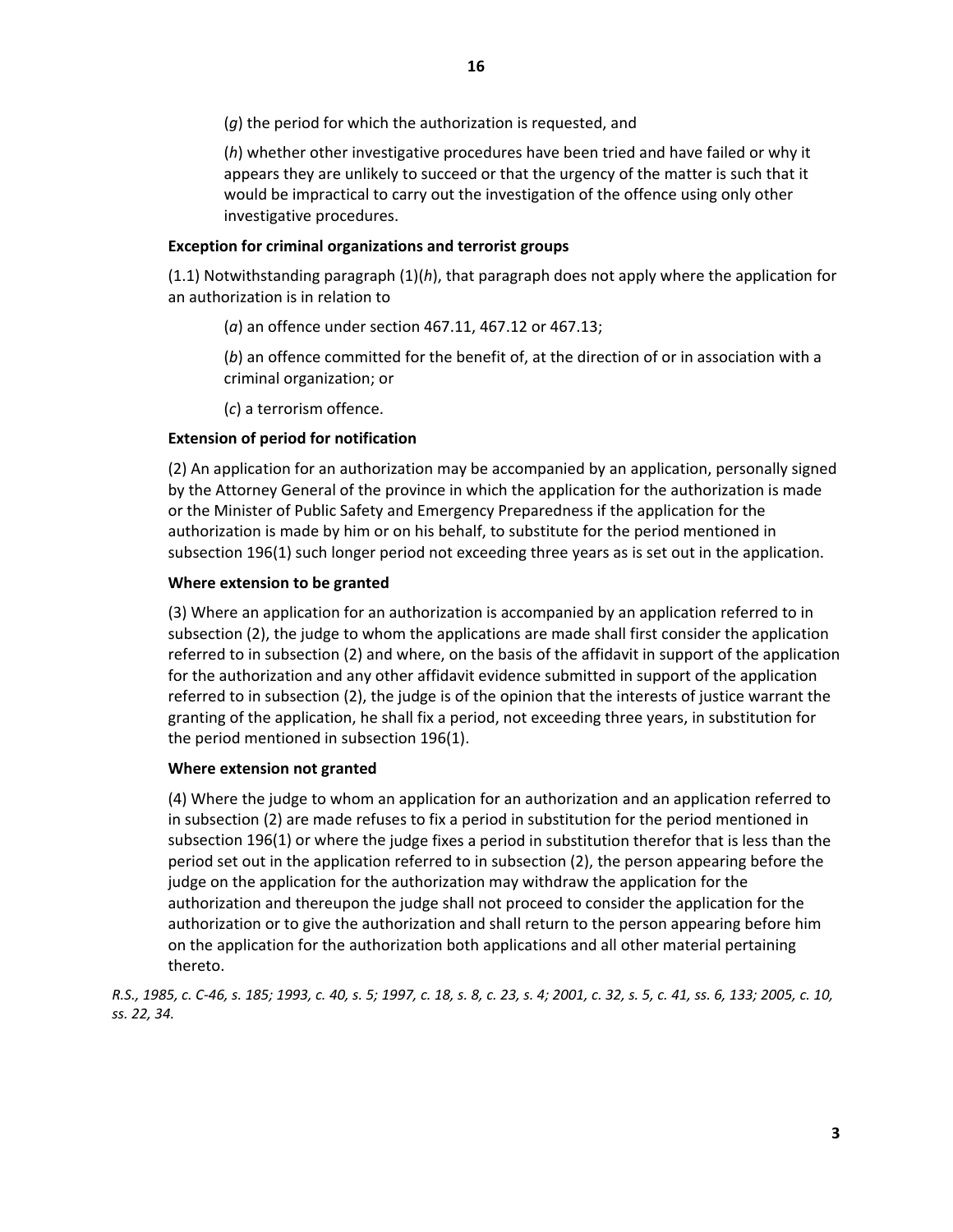**186.** (1) An authorization under this section may be given if the judge to whom the application is made is satisfied

(*a*) that it would be in the best interests of the administration of justice to do so; and

(*b*) that other investigative procedures have been tried and have failed, other investigative procedures are unlikely to succeed or the urgency of the matter is such that it would be impractical to carry out the investigation of the offence using only other investigative procedures.

## **Exception for criminal organizations and terrorism offences**

(1.1) Notwithstanding paragraph (1)(*b*), that paragraph does not apply where the judge is satisfied that the application for an authorization is in relation to

(*a*) an offence under section 467.11, 467.12 or 467.13;

(*b*) an offence committed for the benefit of, at the direction of or in association with a criminal organization; or

(*c*) a terrorism offence.

## **Where authorization not to be given**

(2) No authorization may be given to intercept a private communication at the office or residence of a solicitor, or at any other place ordinarily used by a solicitor and by other solicitors for the purpose of consultation with clients, unless the judge to whom the application is made is satisfied that there are reasonable grounds to believe that the solicitor, any other solicitor practising with him, any person employed by him or any other such solicitor or a member of the solicitor's household has been or is about to become a party to an offence.

## **Terms and conditions**

(3) Where an authorization is given in relation to the interception of private communications at a place described in subsection (2), the judge by whom the authorization is given shall include therein such terms and conditions as he considers advisable to protect privileged communications between solicitors and clients.

## **Content and limitation of authorization**

(4) An authorization shall

(*a*) state the offence in respect of which private communications may be intercepted;

(*b*) state the type of private communication that may be intercepted;

(*c*) state the identity of the persons, if known, whose private communications are to be intercepted, generally describe the place at which private communications may be intercepted, if a general description of that place can be given, and generally describe the manner of interception that may be used;

(*d*) contain such terms and conditions as the judge considers advisable in the public interest; and

(*e*) be valid for the period, not exceeding sixty days, set out therein.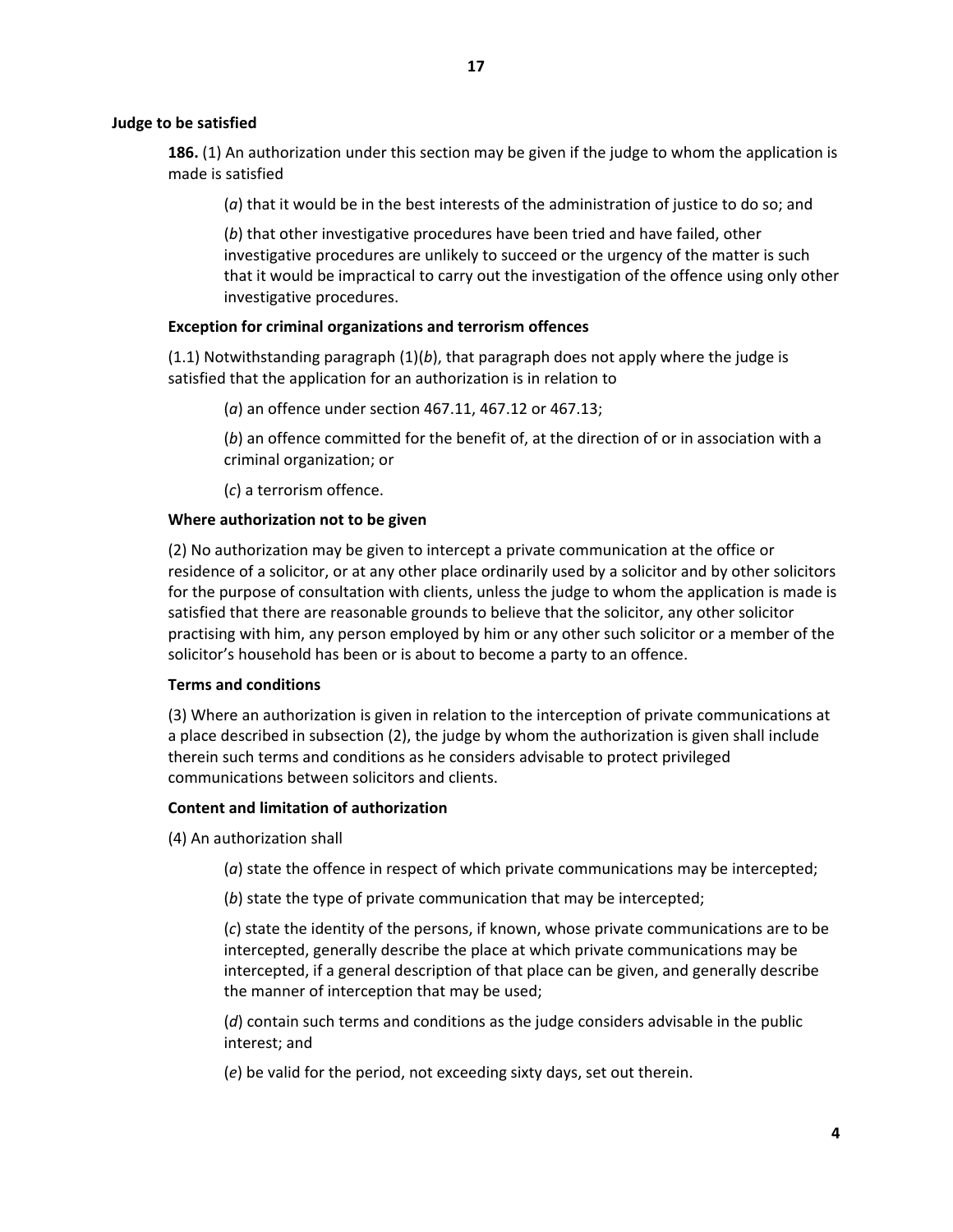## **Persons designated**

(5) The Minister of Public Safety and Emergency Preparedness or the Attorney General, as the case may be, may designate a person or persons who may intercept private communications under authorizations.

#### **Installation and removal of device**

(5.1) For greater certainty, an authorization that permits interception by means of an electro‐ magnetic, acoustic, mechanical or other device includes the authority to install, maintain or remove the device covertly.

#### **Removal after expiry of authorization**

(5.2) On an ex parte application, in writing, supported by affidavit, the judge who gave an authorization referred to in subsection (5.1) or any other judge having jurisdiction to give such an authorization may give a further authorization for the covert removal of the electromagnetic, acoustic, mechanical or other device after the expiry of the original authorization

(*a*) under any terms or conditions that the judge considers advisable in the public interest; and

(*b*) during any specified period of not more than sixty days.

## **Renewal of authorization**

(6) Renewals of an authorization may be given by a judge of a superior court of criminal jurisdiction or a judge as defined in section 552 on receipt by him or her of an ex parte application in writing signed by the Attorney General of the province in which the application is made or the Minister of Public Safety and Emergency Preparedness — or an agent specially designated in writing for the purposes of section 185 by the Minister or the Attorney General, as the case may be — accompanied by an affidavit of a peace officer or public officer deposing to the following matters:

(*a*) the reason and period for which the renewal is required,

(*b*) full particulars, together with times and dates, when interceptions, if any, were made or attempted under the authorization, and any information that has been obtained by any interception, and

(*c*) the number of instances, if any, on which, to the knowledge and belief of the deponent, an application has been made under this subsection in relation to the same authorization and on which the application was withdrawn or no renewal was given, the date on which each application was made and the name of the judge to whom each application was made,

and supported by such other information as the judge may require.

#### **Renewal**

(7) A renewal of an authorization may be given if the judge to whom the application is made is satisfied that any of the circumstances described in subsection (1) still obtain, but no renewal shall be for a period exceeding sixty days.

R.S., 1985, c. C-46, s. 186; 1993, c. 40, s. 6; 1997, c. 23, s. 5; 1999, c. 5, s. 5; 2001, c. 32, s. 6, c. 41, ss. 6.1, 133; 2005, *c. 10, ss. 23, 34.*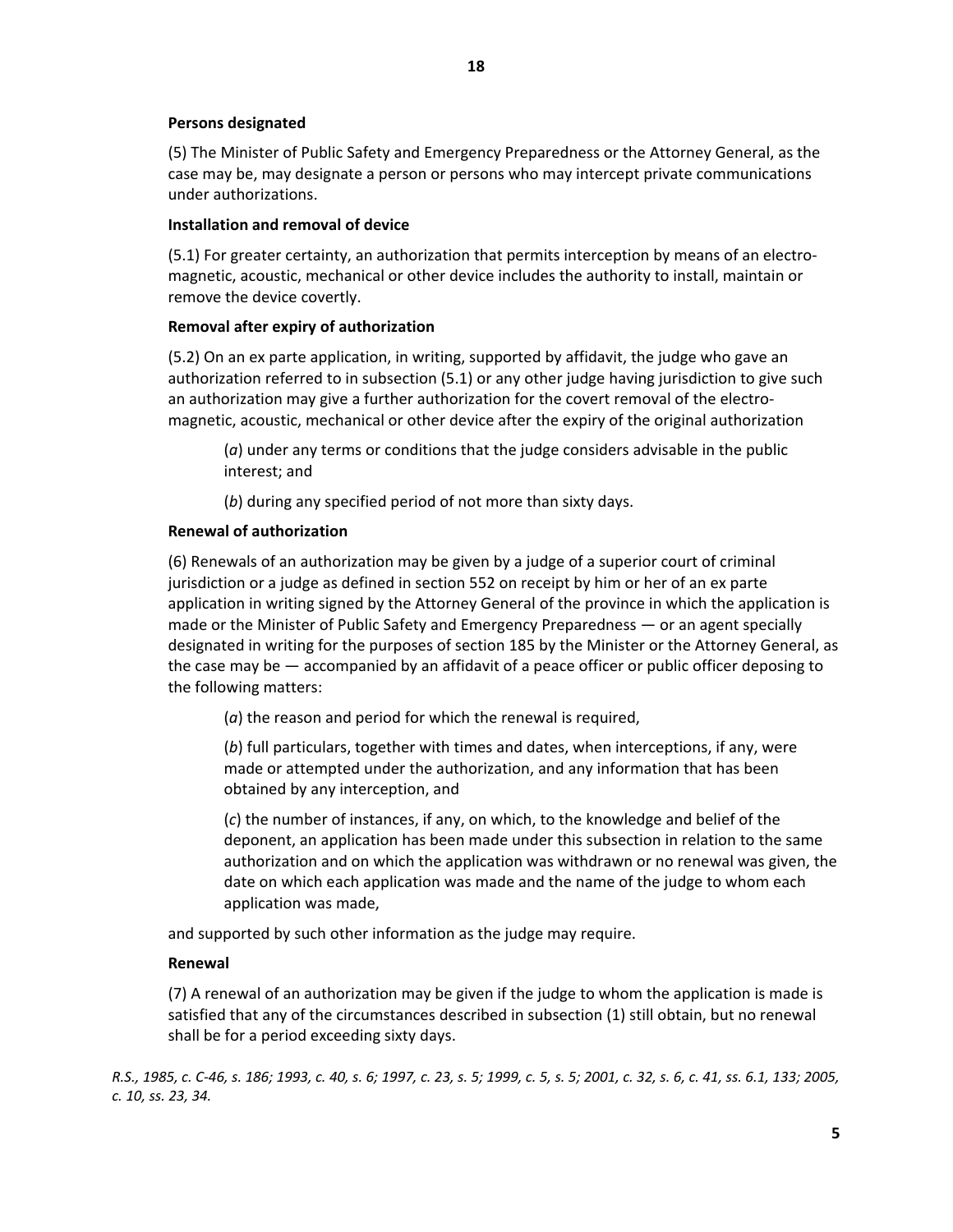## *Criminal Code*, S.C., 1985, c. C‐46, s. 487.012

## **Production order**

**487.012** (1) A justice or judge may order a person, other than a person under investigation for an offence referred to in paragraph (3)(*a*),

> (*a*) to produce documents, or copies of them certified by affidavit to be true copies, or to produce data; or

(*b*) to prepare a document based on documents or data already in existence and produce it.

## **Production to peace officer**

(2) The order shall require the documents or data to be produced within the time, at the place and in the form specified and given

(*a*) to a peace officer named in the order; or

(*b*) to a public officer named in the order, who has been appointed or designated to administer or enforce a federal or provincial law and whose duties include the enforcement of this or any other Act of Parliament.

## **Conditions for issuance of order**

(3) Before making an order, the justice or judge must be satisfied, on the basis of an ex parte application containing information on oath in writing, that there are reasonable grounds to believe that

(*a*) an offence against this Act or any other Act of Parliament has been or is suspected to have been committed;

(*b*) the documents or data will afford evidence respecting the commission of the offence; and

(*c*) the person who is subject to the order has possession or control of the documents or data.

#### **Terms and conditions**

(4) The order may contain any terms and conditions that the justice or judge considers advisable in the circumstances, including terms and conditions to protect a privileged communication between a lawyer and their client or, in the province of Quebec, between a lawyer or a notary and their client.

## **Power to revoke, renew or vary order**

(5) The justice or judge who made the order, or a judge of the same territorial division, may revoke, renew or vary the order on an *ex parte* application made by the peace officer or public officer named in the order.

## **Application**

(6) Sections 489.1 and 490 apply, with any modifications that the circumstances require, in respect of documents or data produced under this section.